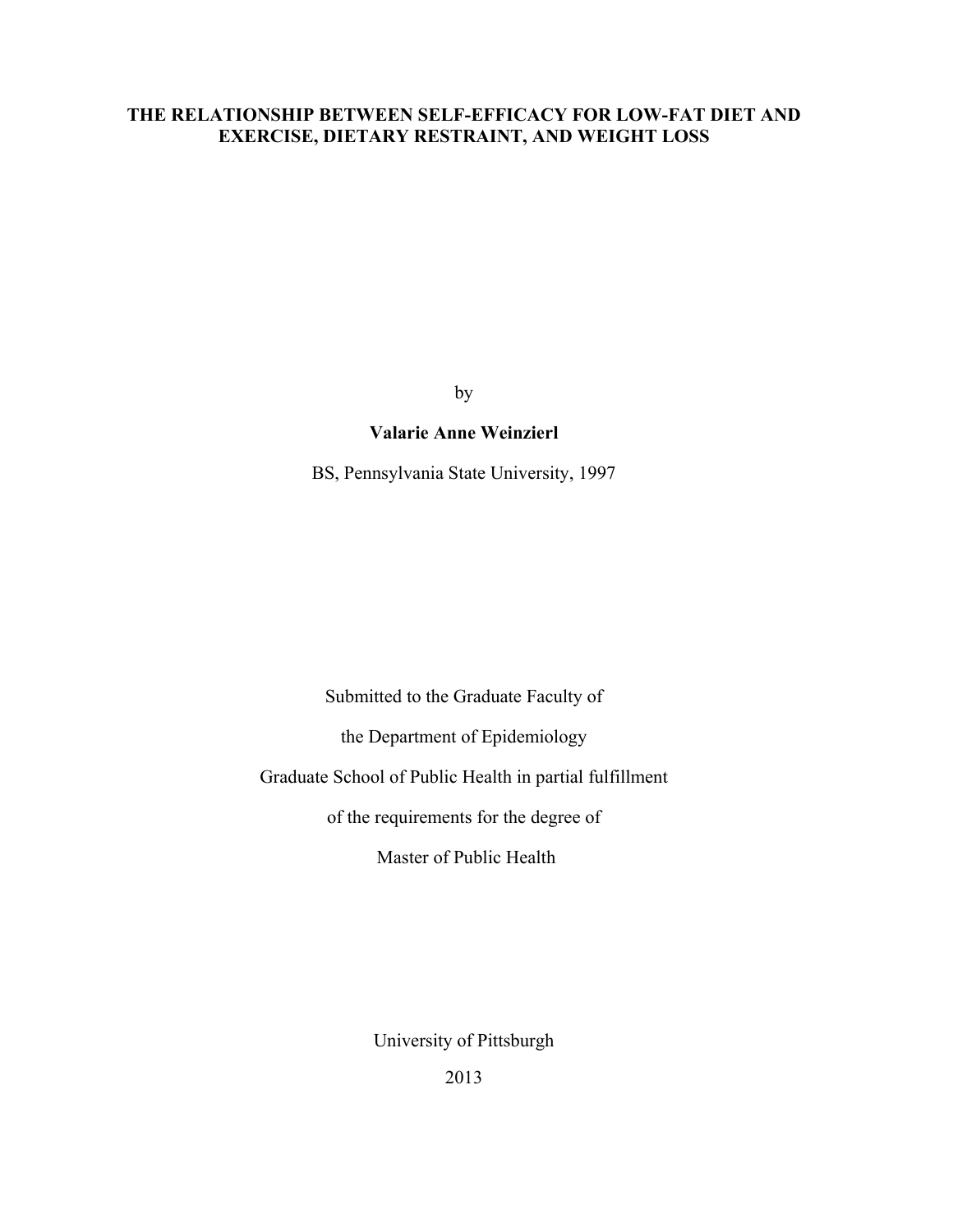# UNIVERSITY OF PITTSBURGH GRADUATE SCHOOL OF PUBLIC HEALTH

This essay is submitted

by

### **Valarie Anne Weinzierl**

on

November 18, 2013

and approved by

Essay Advisor: Janice Zgibor, RPh, PhD Associate Professor of Epidemiology, Medicine, and Clinical Translational Science Center for Aging and Population Health-Prevention Research Center University of Pittsburgh

Essay Reader: Martha Ann Terry, PhD Assistant Professor and Director, MPH Program Department of Behavioral and Community Health Sciences Graduate School of Public Health University of Pittsburgh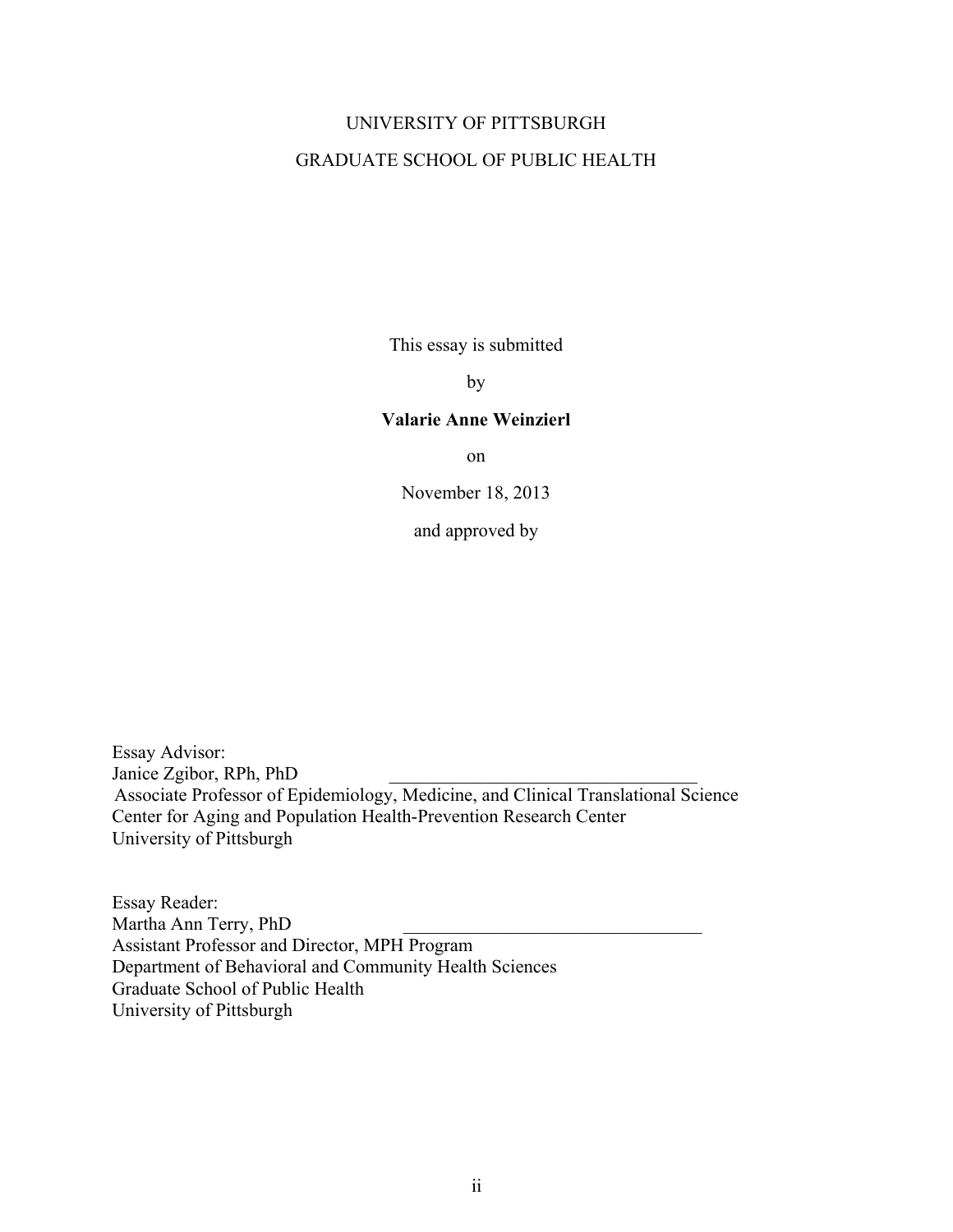Copyright © by Valarie Anne Weinzierl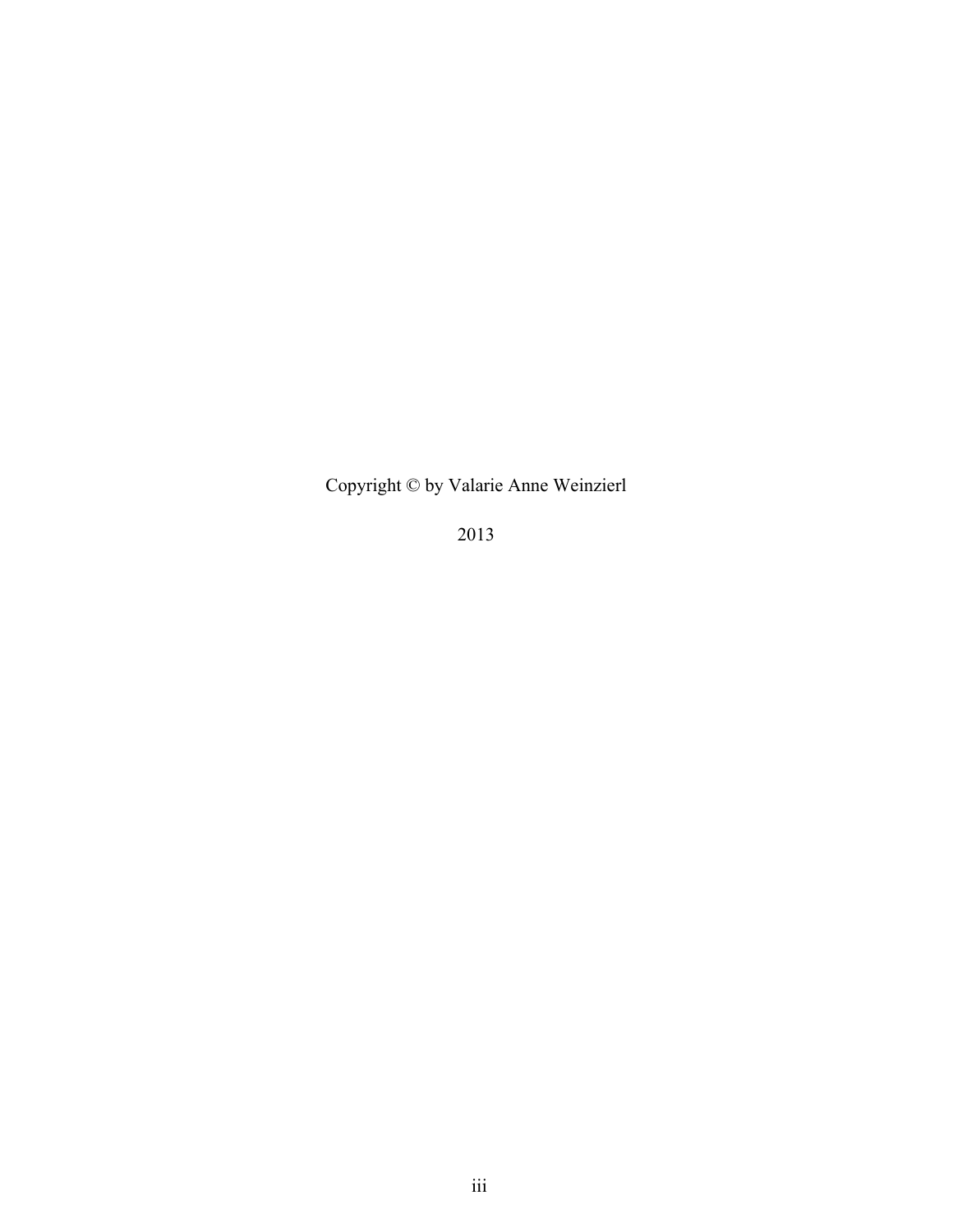Janice Zgibor, RPh, PhD

# **THE RELATIONSHIP BETWEEN SELF-EFFICACY FOR LOW-FAT DIET AND EXERCISE, DIETARY RESTRAINT, AND WEIGHT LOSS**

Valarie Anne Weinzierl, MPH

University of Pittsburgh, 2013

### **ABSTRACT**

#### **Objective :**

To determine the relationship between self-efficacy and weight loss in participants of the Group Lifestyle Balance (GLB) program with a specific focus on exercise self-efficacy, low-fat diet self efficacy, and dietary restraint.

### **Subjects:**

Sixty non-diabetic adults (21 male, 39 female; age  $54.7 \pm 10.5$  years; BMI,  $36.6 \pm$ 5.6 $kg/m^2$ ).

# **Intervention:**

Subjects participated in 12 weekly group lifestyle education sessions focused on improving dietary behaviors and increasing physical activity. This study was a pre-post study design with subjects completing baseline and post intervention assessment visits.

### **Methods:**

At baseline, all subjects completed a comprehensive clinical assessment measuring weight, height, waist circumference, blood pressure, cholesterol levels, blood glucose, and other variables relevant for weight management. Baseline assessments also included behavioral and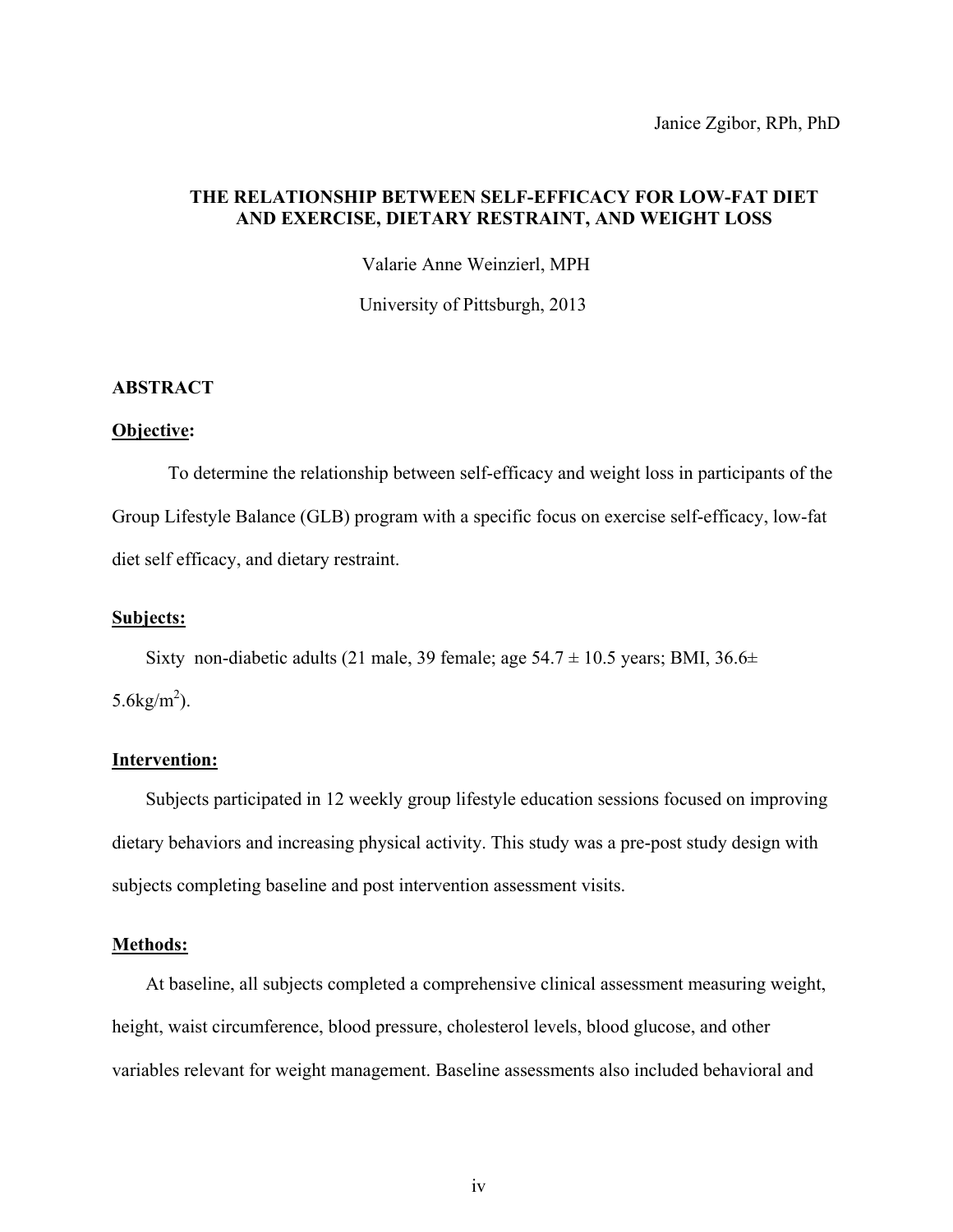psychological measures assessing exercise self-efficacy, low-fat diet self-efficacy, and dietary restraint. Subjects completed a 12-session core curriculum and all measures were assessed again at month 3.

### **Results:**

At the end of the 3-month intervention, weight loss was  $9.9 \pm 7.9$  pounds (% change of -4.43, *p<0.0001*). Low fat diet self-efficacy scores increased significantly over the 3 month period (*p=<.0001)* and scores of dietary restraint also showed a significant increase (*p=<.0001).* At 3 month post treatment, measurements of low fat diet self-efficacy and dietary restraint were significantly correlated to weight loss ( $r= 0.29$ ,  $p= 0.02$ ), ( $r= 0.34$ ,  $p= 0.008$ ) respectively. Exercise self-efficacy scores did not change significantly during the 3 months and showed little correlation with weight loss.

### **Conclusions:**

The findings in this study suggest that self-efficacy and dietary restraint play a critical role in achieving weight loss following short term behavioral intervention. Enhancing the cognitive and behaviorally-based lessons in these interventions to increase self-efficacy for weight loss may produce better outcomes. Given that obesity is a public health problem of increasing magnitude, it will be important to provide healthcare workers with the most effective tools for helping participants gain confidence in their ability to practice dietary restraint.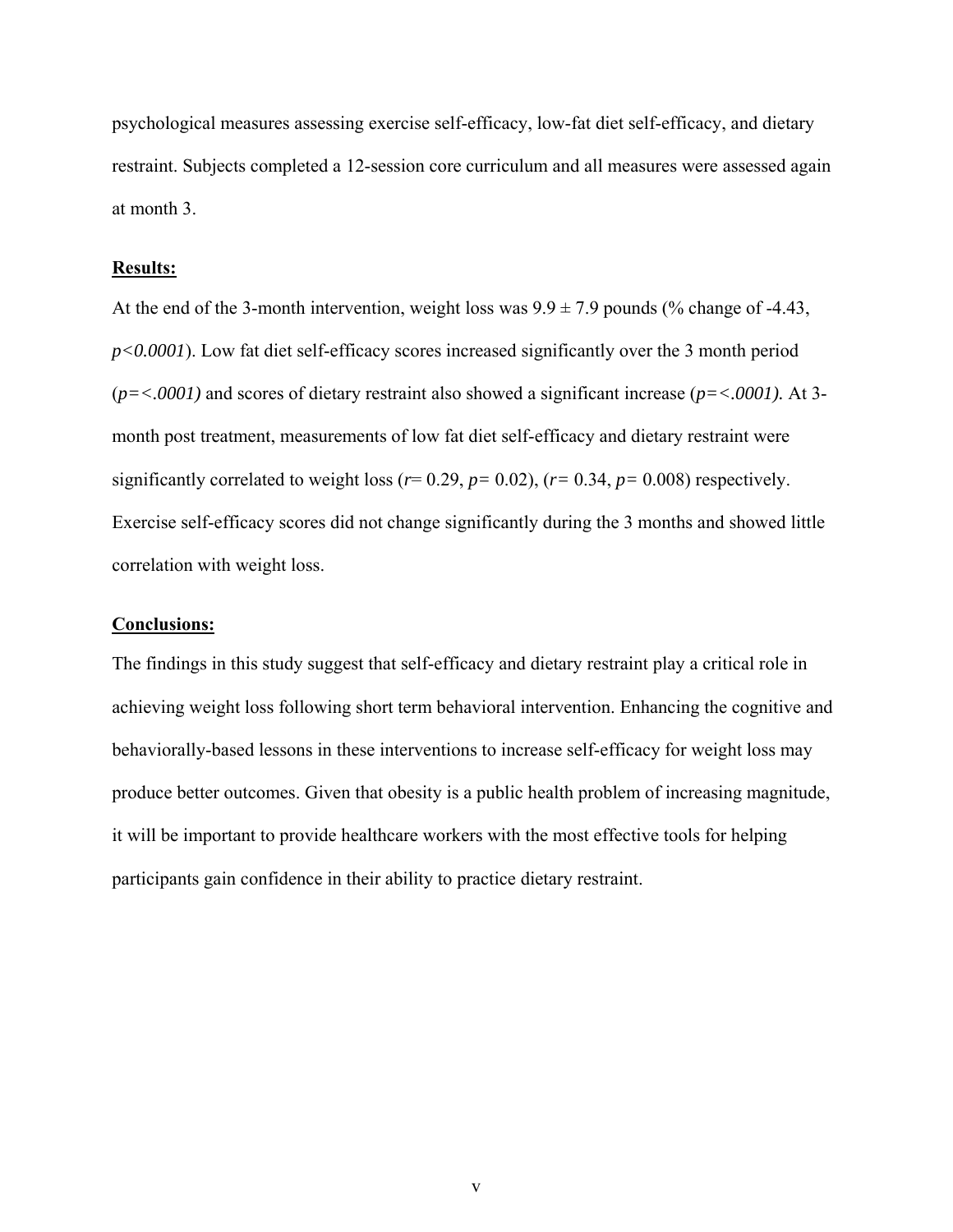# **TABLE OF CONTENTS**

| 3.3 MEASURES OF SELF-EFFICACY AND DIETARY RESTRAINT9       |
|------------------------------------------------------------|
| <b>3.4 ASSOCIATIONS AMONG WEIGHT AND MEASURES OF SELF-</b> |
| 3.5 MEASURES OF SELF-EFFICACY AND DIETARY RESTRAINT        |
|                                                            |
| APPENDIX A: GROUP LIFESTYLE BALANCE: BEHAVIORAL, DIET, AND |
| APPENDIX B: LIFESTYLE INFORMATION QUESTIONNAIRE23          |
|                                                            |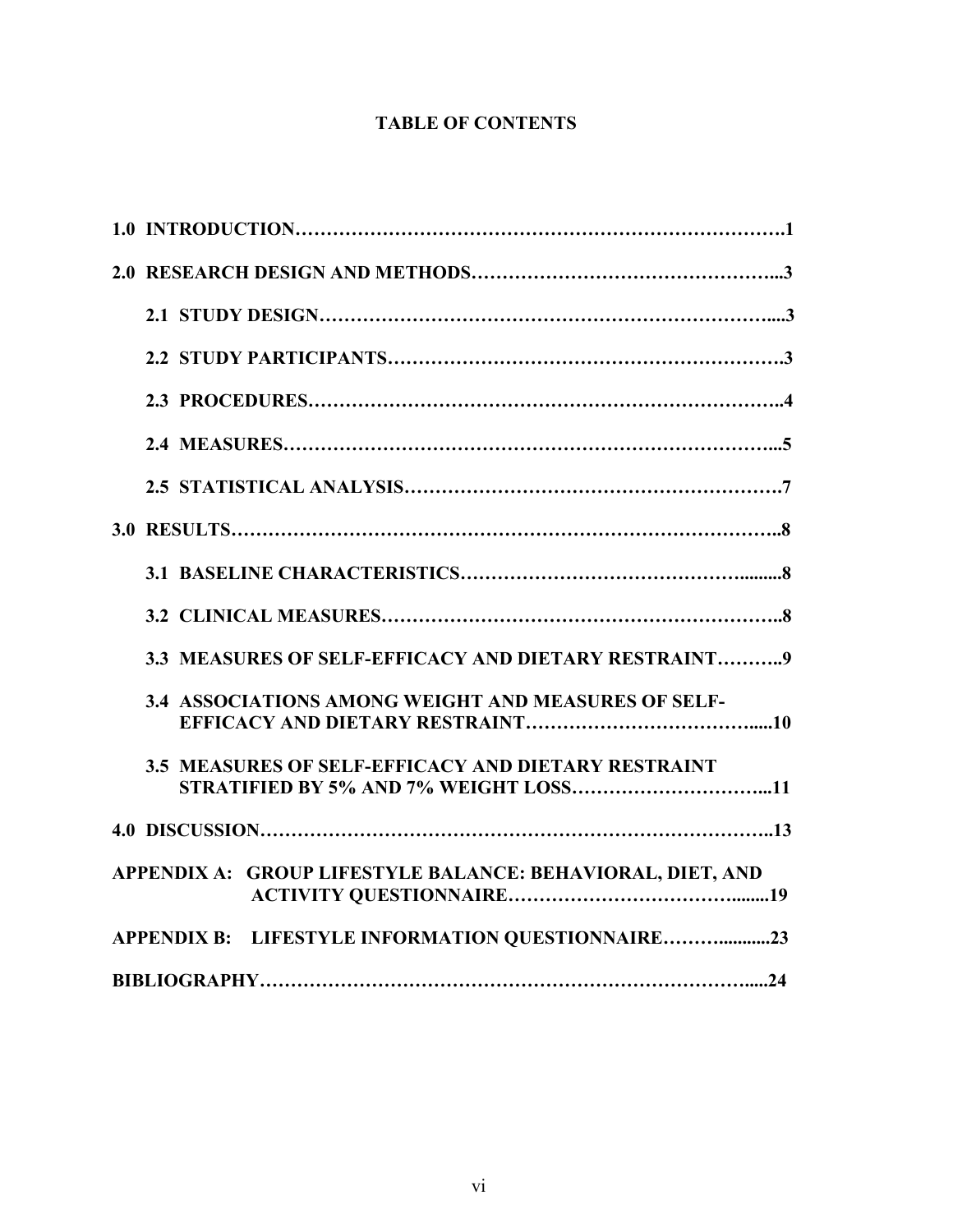# **LIST OF TABLES**

| Table 2. Comparison of Clinical Measures for Baseline vs. Post-intervention9                                                                                 |    |
|--------------------------------------------------------------------------------------------------------------------------------------------------------------|----|
| Table 3. Baseline and post-intervention measures of self-efficacy, low-fat diet                                                                              |    |
| Table 4. Correlations between weight and measures of exercise self-efficacy,<br>low-fat diet self-efficacy, and dietary restraint at baseline and 3-months11 |    |
| Table 5. Comparison of baseline and 3-month self-efficacy and dietary restraint                                                                              |    |
| Table 6. Comparison of baseline and 3-month self-efficacy and dietary restraint                                                                              | 12 |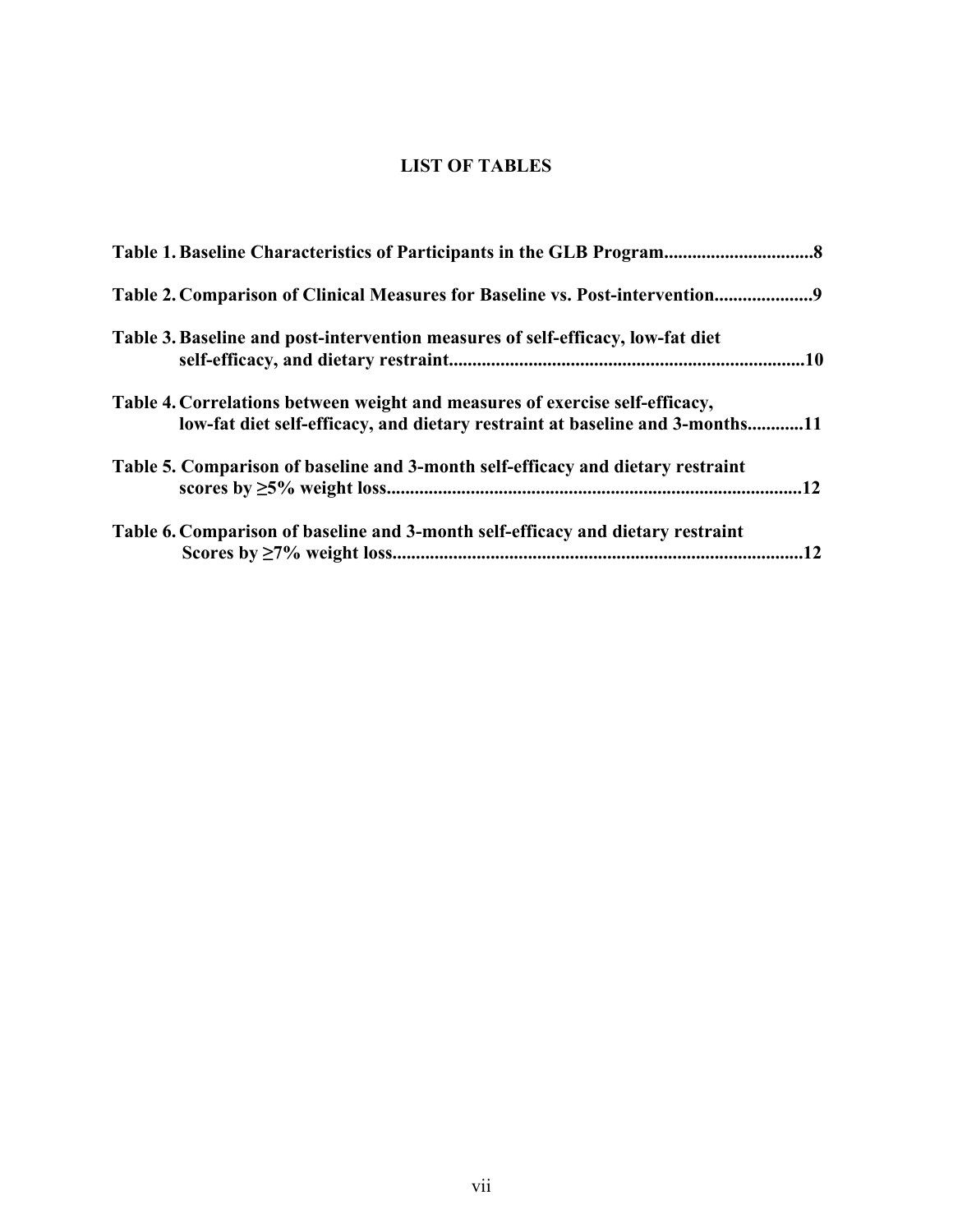#### **1. Introduction**

During the past 20 years, there has been a dramatic increase in obesity in the United States<sup>[\(1\)](#page-30-0)</sup>. It is estimated that 35.7% of U.S. adults are obese, and the prevalence of overweight and obesity combined is now at  $68.8\%^{(2)}$  $68.8\%^{(2)}$  $68.8\%^{(2)}$ . The health consequences of being overweight or obese are numerous, including an increased risk for coronary heart disease, type 2 diabetes, hypertension, certain types of cancer, and stroke<sup>[\(3\)](#page-30-2)</sup>. Fortunately, clinical research trials demonstrate that structured lifestyle programs can produce weight losses of approximately 5% to 10% of initial body weight and lead to significant reductions in health risks $(4-7)$ .

There is considerable variability in the individual weight loss response to such lifestyle intervention programs. This has led investigators to explore the thoughts and behaviors that are hypothesized to be associated with successful weight loss and weight maintenance  $(8-10)$ . As more is learned about these individual variables, effective strategies can be developed that may enhance outcomes of treatment programs with the potential to reduce the prevalence of obesity and subsequent health risks.

Many variables influence whether an individual is overweight or obese. It is suggested that cognitive, psychological, and behavioral factors can be of particular importance to aid in the weight loss and weight maintenance  $\text{process}^{(11, 12)}$  $\text{process}^{(11, 12)}$  $\text{process}^{(11, 12)}$  $\text{process}^{(11, 12)}$ . One psychological concept proposed for its role in weight loss is termed self-efficacy. Self-efficacy is a person's belief in his or her ability to succeed in a particular situation  $(13, 14)$  $(13, 14)$ . However, many of the behavioral weight loss interventions incorporating this concept have conflicting results, and further investigation is needed to determine the relationship between self-efficacy and weight loss. In several studies, high self-efficacy scores were significantly associated with successful weight loss <sup>[\(15-17\)](#page-31-3)</sup>. Conversely, some studies found a much weaker relationship between self-efficacy and weight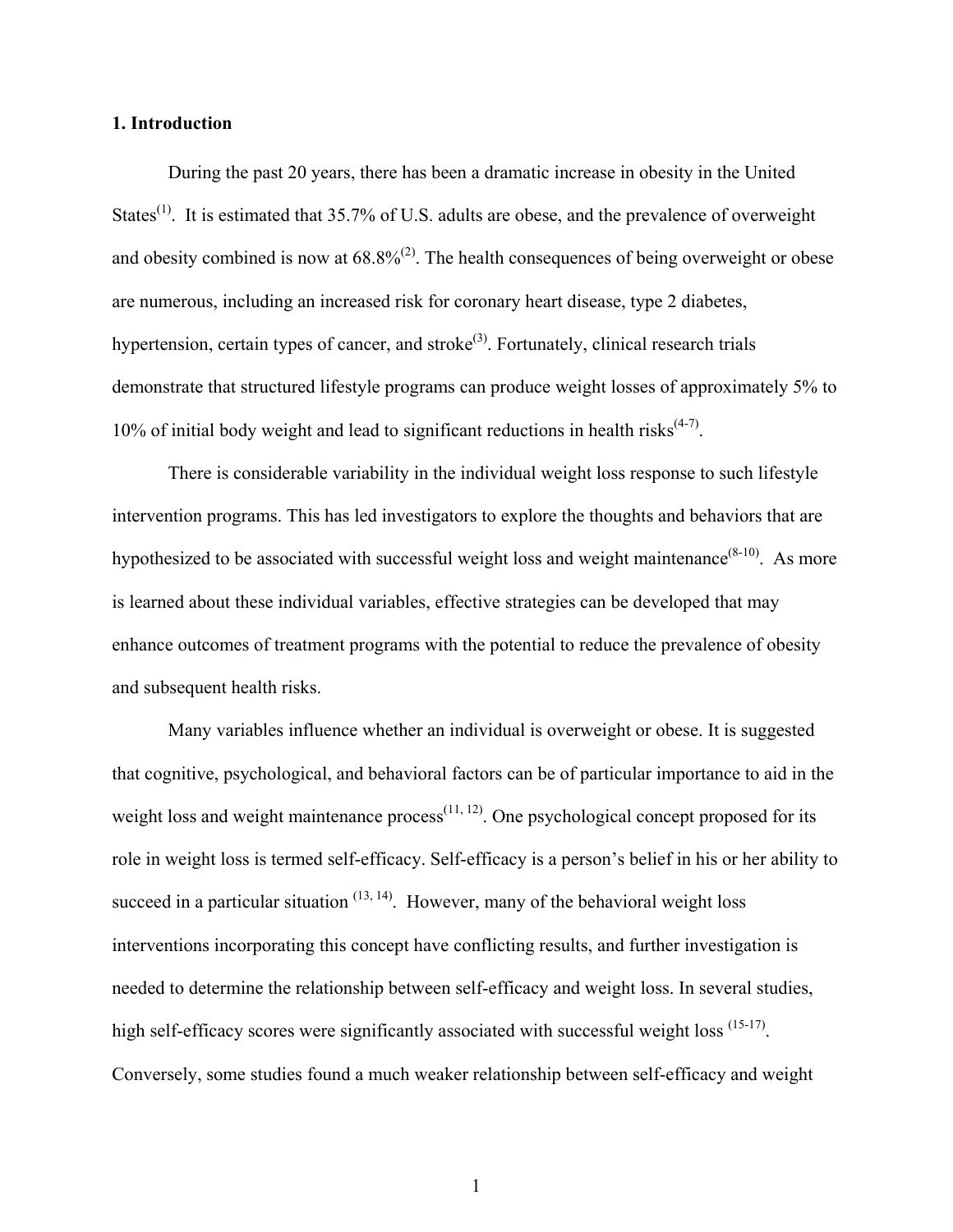$loss^{(18, 19)}$  $loss^{(18, 19)}$  $loss^{(18, 19)}$  $loss^{(18, 19)}$ . In addition, some research has indicated that high self-efficacy for weight loss before treatment may be detrimental to success<sup> $(20)$ </sup>.

When exploring the correlation between self-efficacy and weight loss, most research studies have used the Weight Efficacy Lifestyle (WEL) Questionnaire<sup>[\(21\)](#page-31-7)</sup>. This instrument uses a 10-point Likert scale to assess an individual's confidence in his/her ability to resist overeating in 20 tempting situations. To further investigate the role of self-efficacy, it is important to look at a broader array of factors, such as an individual's confidence to be physically active and change their current dietary behaviors. These factors may influence the success in lifestyle change programs.

The objective of this study was to determine the relationship between self-efficacy and subsequent weight loss with a specific focus on exercise self-efficacy, low-fat diet self-efficacy, and dietary restraint among overweight (BMI  $\geq$  25kg/m<sup>2</sup>) men and women in a group based behavioral intervention program. This was previously examined in research conducted by Delahanty et al. <sup>[\(22\)](#page-31-8)</sup> showing that psychological and behavioral determinants of eating and exercise behaviors were associated with higher BMI in an ethnically diverse group of men and women. In the present investigation, it was hypothesized that participants would demonstrate higher self-efficacy and dietary restraint scores post intervention compared to their baseline scores. A secondary hypothesis was that participants with higher self-efficacy and dietary restraint scores at baseline would demonstrate greater weight loss at three months post intervention compared to those with lower scores.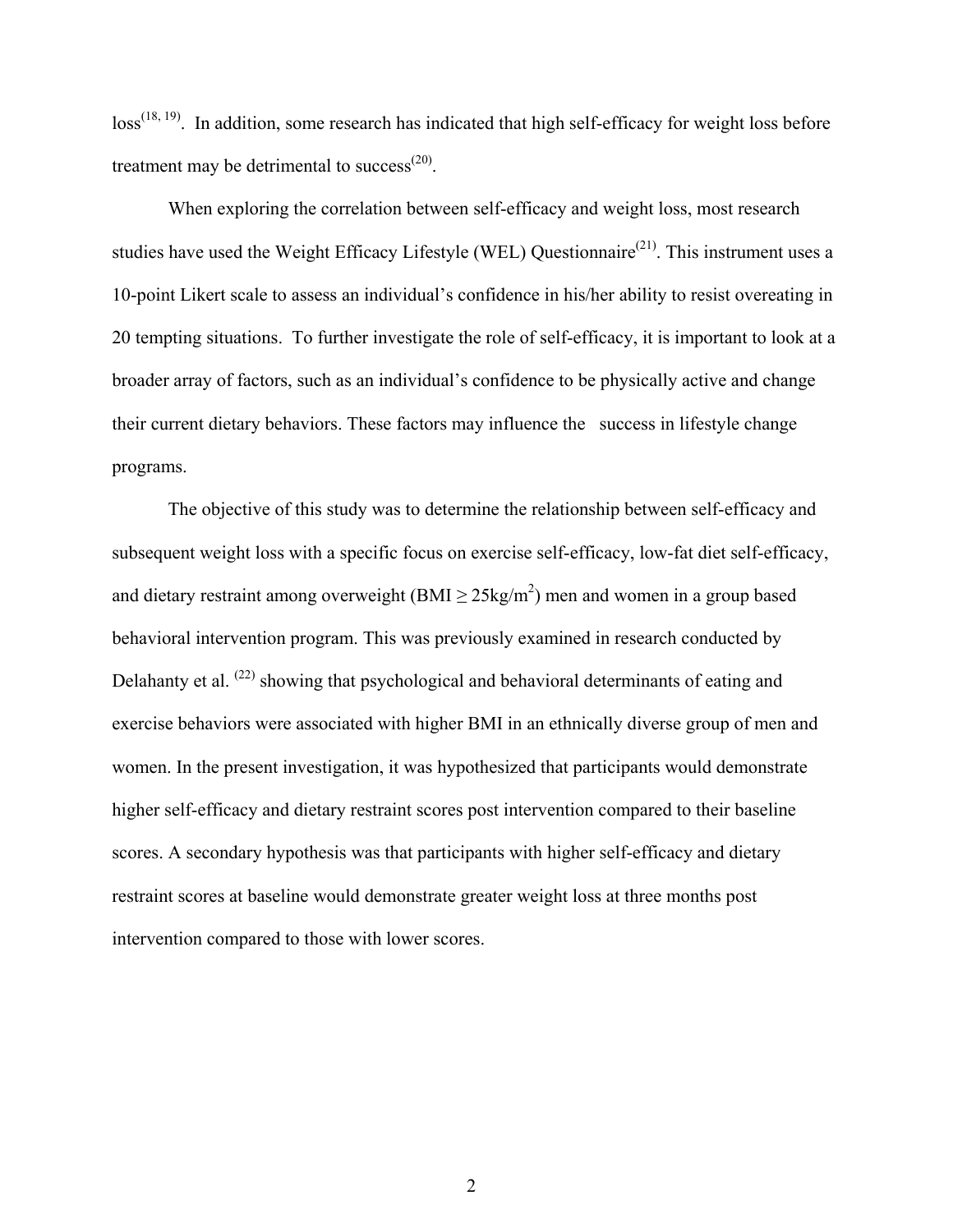### **2. Research Design and Methods**

#### *2.1 Study design*

The study design was a quasi experimental pre-post design. Enrolled participants completed baseline and post-intervention assessment visits. The post-intervention visit occurred approximately three to four months post-enrollment upon conclusion of 12 group sessions.

This study was conducted by the Diabetes Prevention Support Center (DPSC) at the University of Pittsburgh. The mission of the DPSC is to disseminate an evidence-based diabetes prevention intervention within community settings, specifically known as the Group Lifestyle Balance (GLB) program. The GLB program is a group behavioral lifestyle intervention adapted from the previously successful trial, the Diabetes Prevention Program (DPP)<sup>[\(4\)](#page-30-3)</sup>. The GLB program uses the same goals for weight loss and physical activity as the DPP, including achievement of a weight loss of 7% from starting weight, and an increase in physical activity to at least 150 minutes/week through moderate intensity activity (such as a brisk walk).

### *2.2 Study Participants*

 A total of 60 adults (39 women and 21 men) participated in the study. The participants were recruited via flyers sent through the University of Pittsburgh campus mail and announcements in local news sources. Concurrently, researchers met with a local YMCA director in Pittsburgh for implementation of the GLB program at this additional site. Information about the GLB program and study was included in a YMCA newsletter sent out to all members. In addition, flyers were mailed to selected zip codes within a four mile radius of the YMCA.

None of the participants had diabetes, were at least 18 years old, and had a body mass index (BMI)  $\geq$ 25kg/m<sup>2</sup>. The inclusion criteria also required that participants had pre-diabetes (defined as a fasting glucose 100-125 mg/dl)<sup>[\(23\)](#page-31-9)</sup> and/or the metabolic syndrome. The National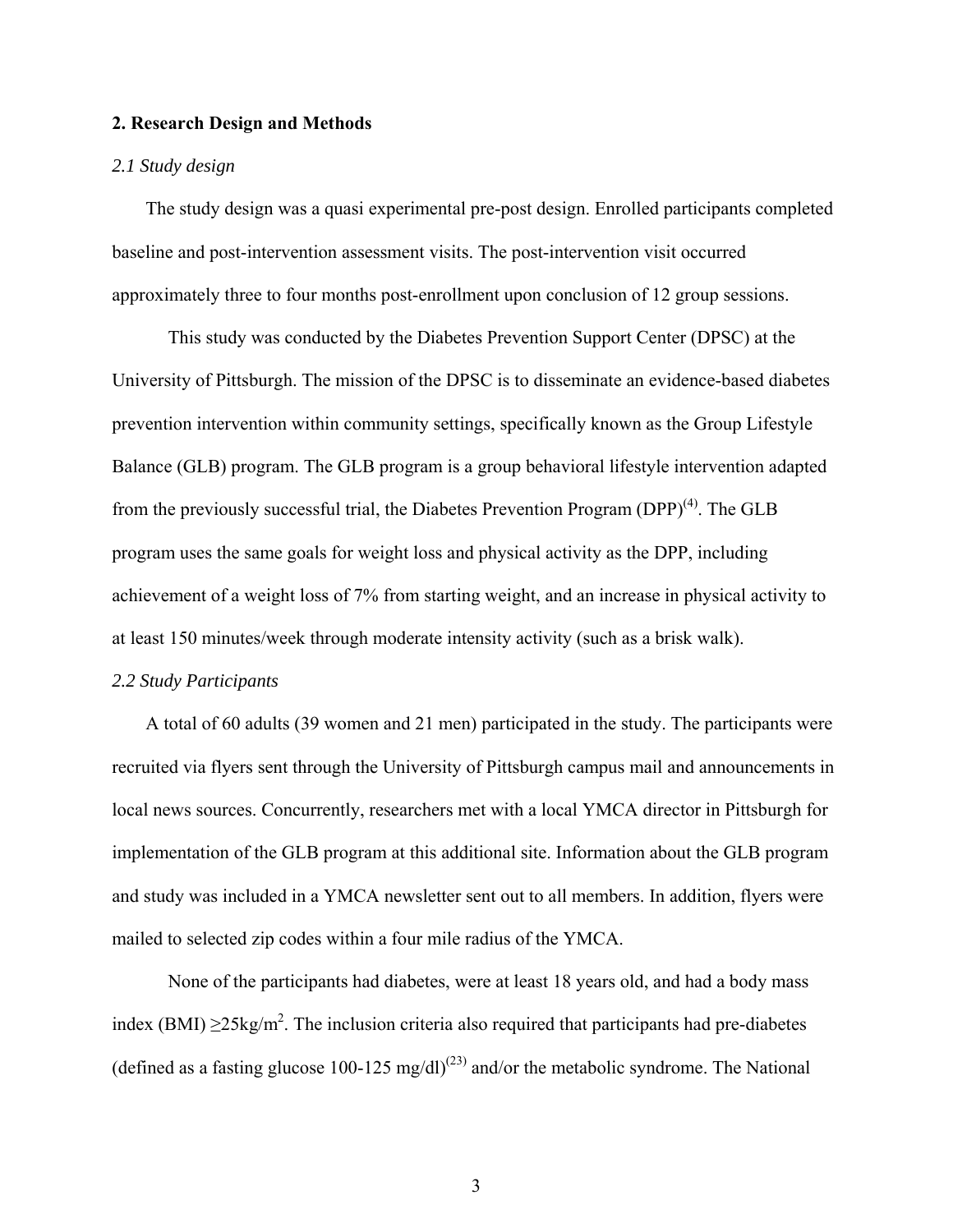Cholesterol Education Program ATPIII (NCEP-ATPIII) defines metabolic syndrome as having at least three of the following five conditions: elevated triglycerides ( $\geq$ 150 mg/dl), low HDL cholesterol (40 mg/dl for men, 50 mg/dl for women), large waist circumference (>40 inches for men, >35 inches for women), blood pressure ≥130/85 mm Hg (or on treatment for hypertension), or elevated fasting plasma glucose  $(\geq 100 \text{ mg/dl})^{(24)}$  $(\geq 100 \text{ mg/dl})^{(24)}$  $(\geq 100 \text{ mg/dl})^{(24)}$ .

Previous lab work completed in the medical setting within the year prior to enrollment was used to ensure conditions of eligibility. Individuals with a previous diagnosis of diabetes, women who were currently (or within the past six weeks) pregnant or lactating, any person deemed by his/her physician not to be a candidate, or any person who was planning to leave the area before the end of the study were not eligible. All subjects were required to obtain physician referral to confirm eligibility and to provide permission for physical activity. The University of Pittsburgh Institutional Review Board approved all study procedures prior to implementation.

#### *2.3 Procedures*

After providing informed consent, participants chose their preferred time and location for the intervention. The first setting was at a central location at the University of Pittsburgh campus and the second setting was located at a suburban YMCA. Twenty-seven participants enrolled at the University of Pittsburgh site (15 individuals chose the noon group, and 12 individuals chose to take part in the evening group); 33 participants enrolled at the YMCA (15 and 18 in two separate evening groups). The GLB program consisted of 12 core sessions delivered over a period of 12 to 14 weeks which were implemented at both settings.

The program was delivered by two health professionals who had completed the GLB training workshop provided by the DPSC<sup> $(25)$ </sup>. GLB training workshops cover the background and rationale for the DPP program and lifestyle goals. In addition, the workshops focus on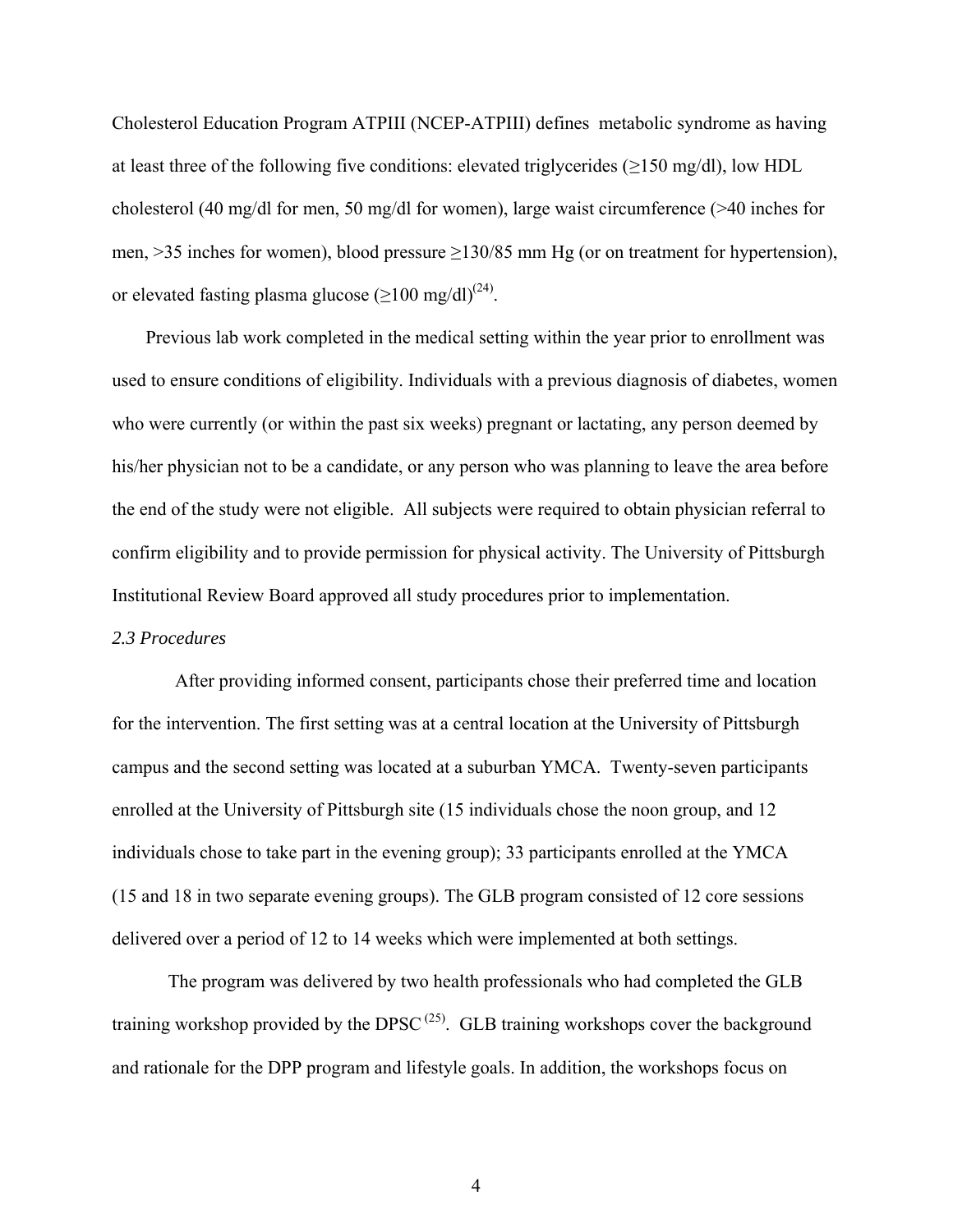leading groups and provide an interactive discussion regarding the delivery of the program in specific settings. The health professional for the University setting was an exercise specialist with previous experience in delivering the GLB program. The health professional implementing the program at the YMCA was a registered dietitian with previous group leader experience.

The GLB curriculum consists of 12-sessions designed to be administered weekly in a group setting. The core content includes a broad behavioral focus on principles for making healthy food choices, meal planning, and awareness of calorie and fat content through selfmonitoring. All participants received GLB participant handouts, self-monitoring booklets, a calorie and fat counter book, and a pedometer. Each participant was instructed to use the selfmonitoring booklets to record his/her daily food and beverage consumption. The calorie and fat counter book was used as a resource for obtaining the calories and fat grams of the foods consumed. In addition, participants were encouraged to record the time of day the foods were consumed and to measure and record portion sizes. Pedometers were provided to encourage participants to increase their physical activity levels and reach the goal of at least 150 minutes per week through moderate intensity activity. Participants met weekly at the sites with each session lasting approximately one hour. In addition, participants were weighed at each group session.

### *2.4 Measures*

 Enrolled participants completed baseline and post-intervention assessment visits. The postintervention visit occurred approximately three to four months post-enrollment upon completion of the 12 core sessions. Trained members of the research team collected all clinical measures. Height and weight were measured twice without shoes with the average computed; BMI was calculated as average weight in kg divided by average height in meters squared (kg/m<sup>2</sup>). Waist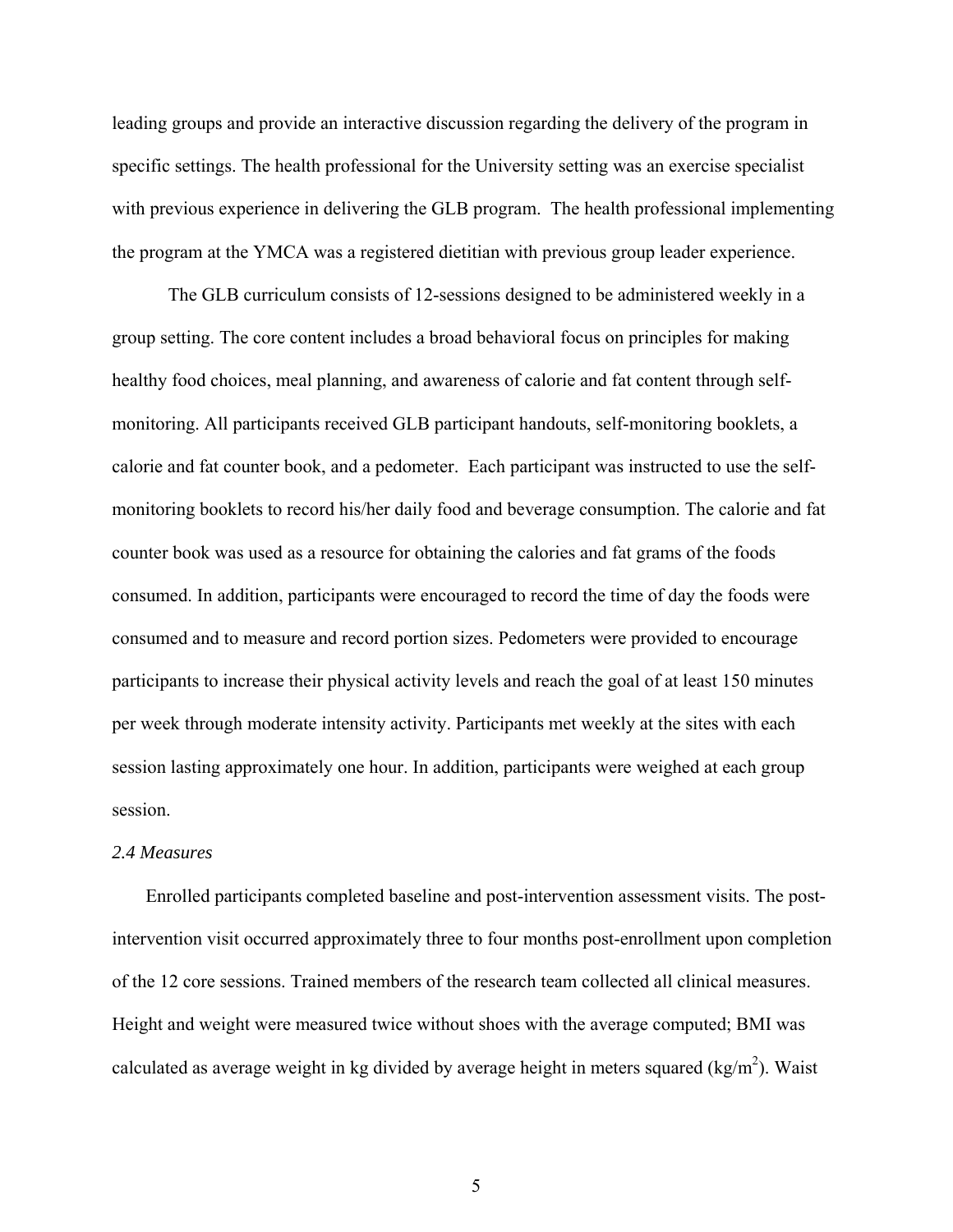circumference was measured at the midpoint between the lower rib margin and the iliac crest; the measurement was repeated twice and the average computed. Blood pressure was measured in a sitting position in the right arm after resting for five minutes. First appearance and last heard (phase V) Korotkoff's sounds were used to define the pressure readings; the measures were repeated twice with a thirty second wait between each reading. An average of the first and second readings was computed. Total cholesterol, high-density lipoprotein (HDL) cholesterol, low-density lipoprotein (LDL) cholesterol, triglycerides and fasting plasma glucose were measured after at least an eight-hour fast using the Cholestech LDX System, and HbA1c was measured using a DCA machine by a certified research assistant. Participants received their results at each assessment visit. Medication use was assessed via participant interview.

Behavioral and psychological factors were measured at the baseline and post-intervention assessment visits. Participants completed self-administered questionnaires assessing exercise self-efficacy, low-fat diet self-efficacy, and dietary restraint. The 5-item validated exercise selfefficacy scale measured confidence in ability to exercise in various situations, representing negative affect, resisting relapse, and making time for exercise<sup> $(26)$ </sup>. A 5-point scale is used to rate each item ( $1 =$ "not at all confident" and  $5 =$ "very confident"). Low-fat diet self-efficacy was measured with a validated 16-item scale that measures confidence about performing healthy diet behaviors<sup> $(27)$ </sup>. Stability and internal consistency estimates in the .80s support the scales' reliabilities. Participants rated their confidence on a 5-point Likert scale  $(1 = "very little")$ confidence" and  $5 =$  "quite a lot of confidence"). Dietary restraint was measured using the 10-item Restraint Subscale of the Dutch Eating Behavior Questionnaire (DEBQ)<sup>[\(28-30\)](#page-32-3)</sup>. It has been shown to have high internal consistency and high test-retest reliability across sexes, weight categories, and random samples. Test-retest reliability trials have shown stability for the entire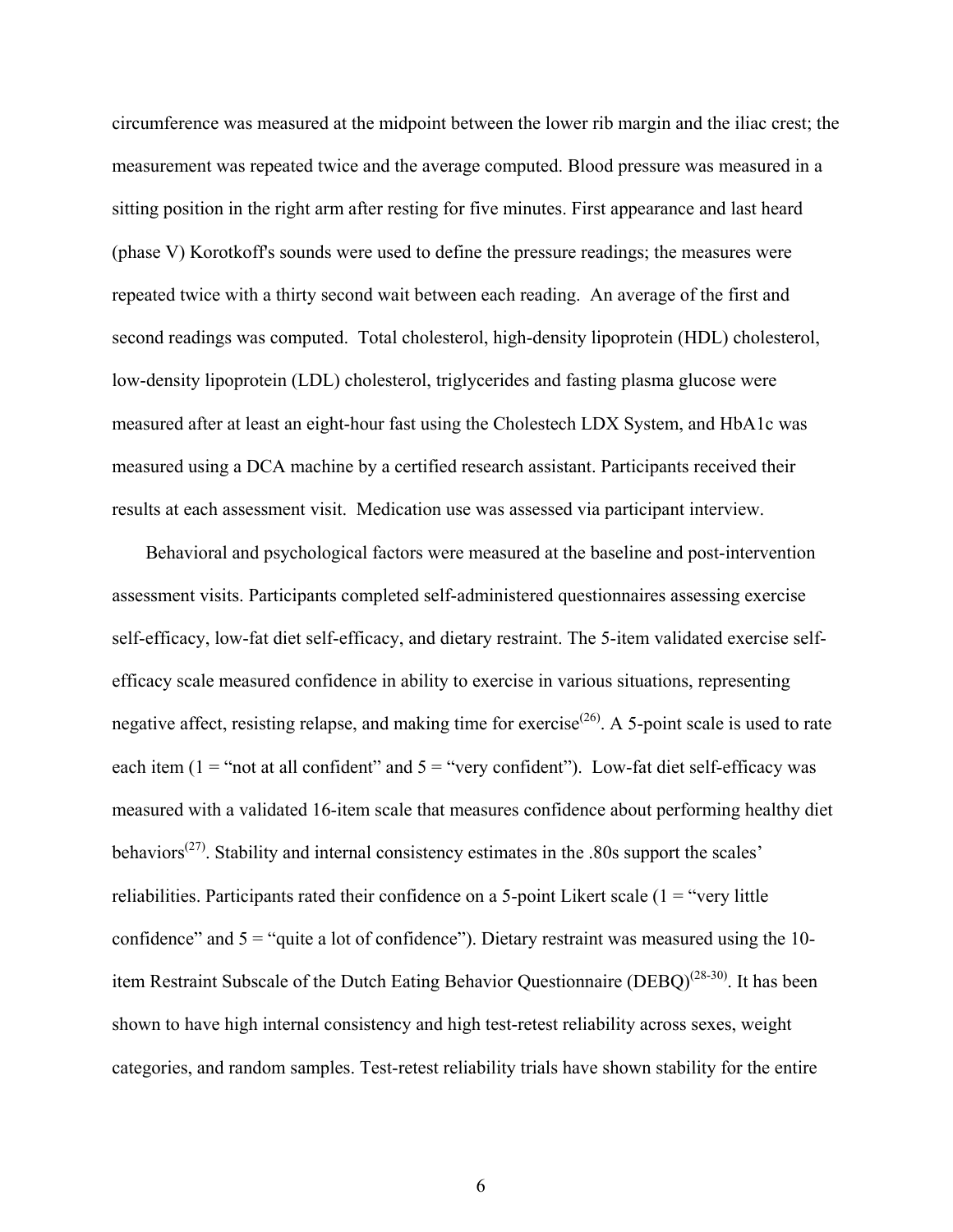scale ranging from .74 to .95<sup>[\(31,](#page-32-4) [32\)](#page-32-5)</sup>. Respondents score from 1 to 5 on how often they use 10 different dietary restraint behaviors ( $1$  = never and  $5$  = very often).

Several lifestyle practices were also assessed through a staff administered questionnaire at baseline and three months post-intervention. Average activity minutes per bout of physical activity, smoking status, and the number of times participants tracked their food intake were among the lifestyle behaviors assessed.

#### *2.5 Statistical Analysis*

 The primary outcome of the study was change in weight, which was assessed at baseline and three months post intervention. Intention-to-treat analyses were performed for weight only; for those with missing weights at the post-intervention the last documented observation was carried forward. For primary evaluation purposes, the baseline and post-intervention (three months) clinical measures were tested using a paired *t-*test or the non-parametric equivalent when warranted. Paired *t*-tests were conducted to examine the difference in baseline and postintervention (three months) scores of exercise self-efficacy, low-fat diet self-efficacy, and dietary restraint. Correlations between weight change and measures of self-efficacy and dietary restraint at baseline and three months were examined using Pearson Correlation Coefficient. All data were assessed for normality. If data were not normally distributed, non-parametric methods were used. The Statistical Analysis Software (SAS) (version 9.2, 2002-2008, SAS Institute Inc., Cary, NC) was used for analyses.

 To investigate how self-efficacy influenced weight change, subjects were stratified into two groups based on weight loss of  $\geq$ 5% and  $\geq$ 7%. The mean difference in scores between baseline and post-intervention were examined by Student's t-test.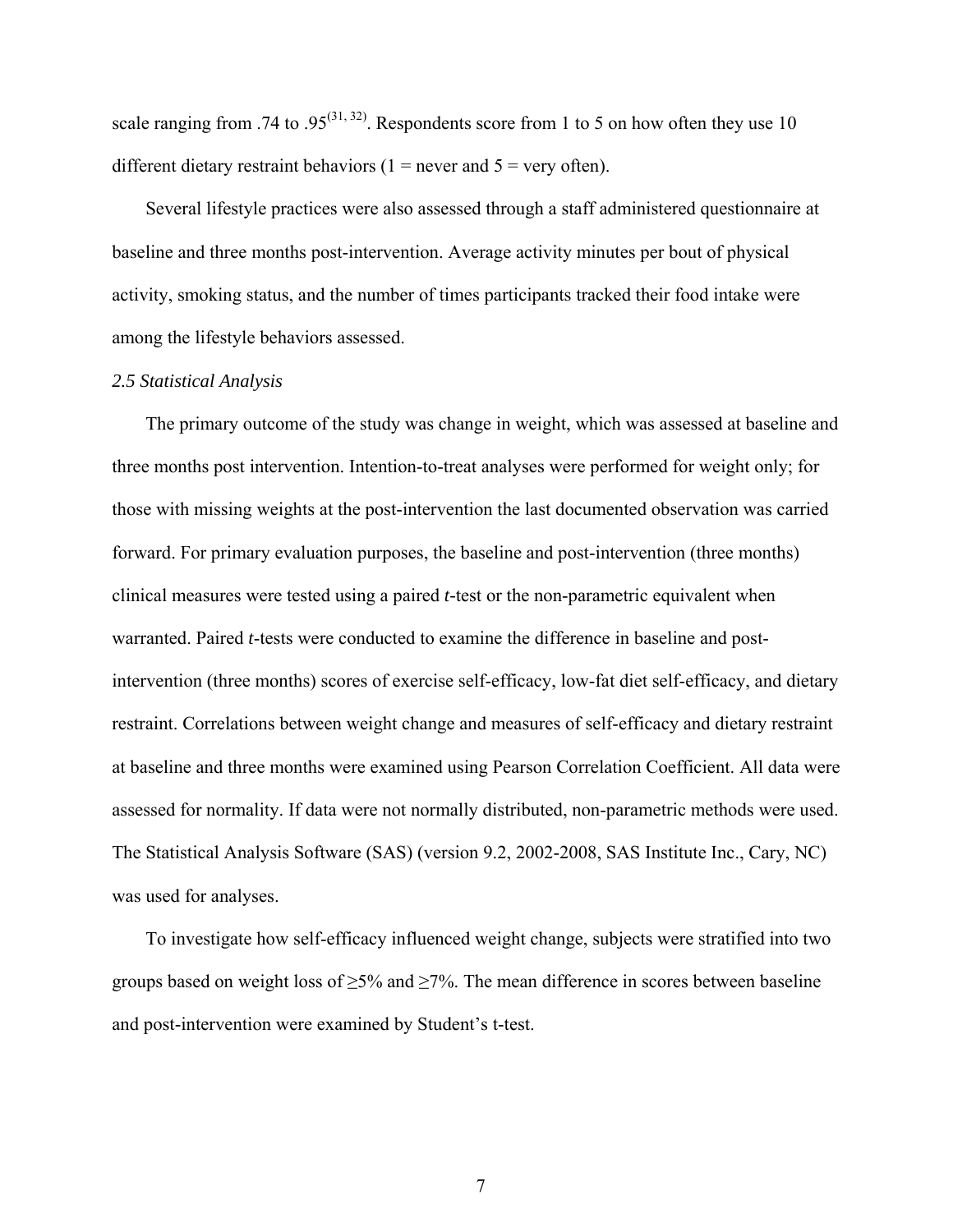### **3. Results**

# *3.1 Baseline Characteristics*

Descriptive baseline characteristics for the 60 enrolled participants are presented in Table 1. The mean age of the participants was  $54.7 \pm 10.5$  years, with the majority being Caucasian (n=54, 90%) and two-thirds female (n=39, 65%). The mean weight (lbs.) was  $224 \pm$ 40.1 and mean BMI (kg/m<sup>2</sup>) was  $36.6 \pm 5.6$ .

| <b>GLB Cohort</b> |  |
|-------------------|--|
| 60                |  |
| $54.7 \pm 10.5$   |  |
|                   |  |
| 21(35)            |  |
| 39(65)            |  |
| 54 (90)<br>6(10)  |  |
| $224 \pm 40.1$    |  |
| $366 \pm 56$      |  |
|                   |  |

 **Table 1. Baseline Characteristics of Participants in the GLB Program** 

# *3.2 Clinical Measures*

Clinical measures at baseline and post-intervention (three months) are presented in

Table 2. At the post-intervention assessment, overall weight loss was  $9.9 \pm 7.9$  lbs. (% change of

-4.43, p<0.0001). Significant decreases were also noted for HbA1c (-0.13  $\pm$  0.24, % change of -

2.16, p<0.0001), systolic blood pressure  $(-7.0 \pm 13.8 \text{ mm/Hg}, %$  change of  $-6.05$ , p<0.0004),

diastolic blood pressure (-6.1  $\pm$  8.6 mm/Hg, % change of 7.5%, p<0.0001), and waist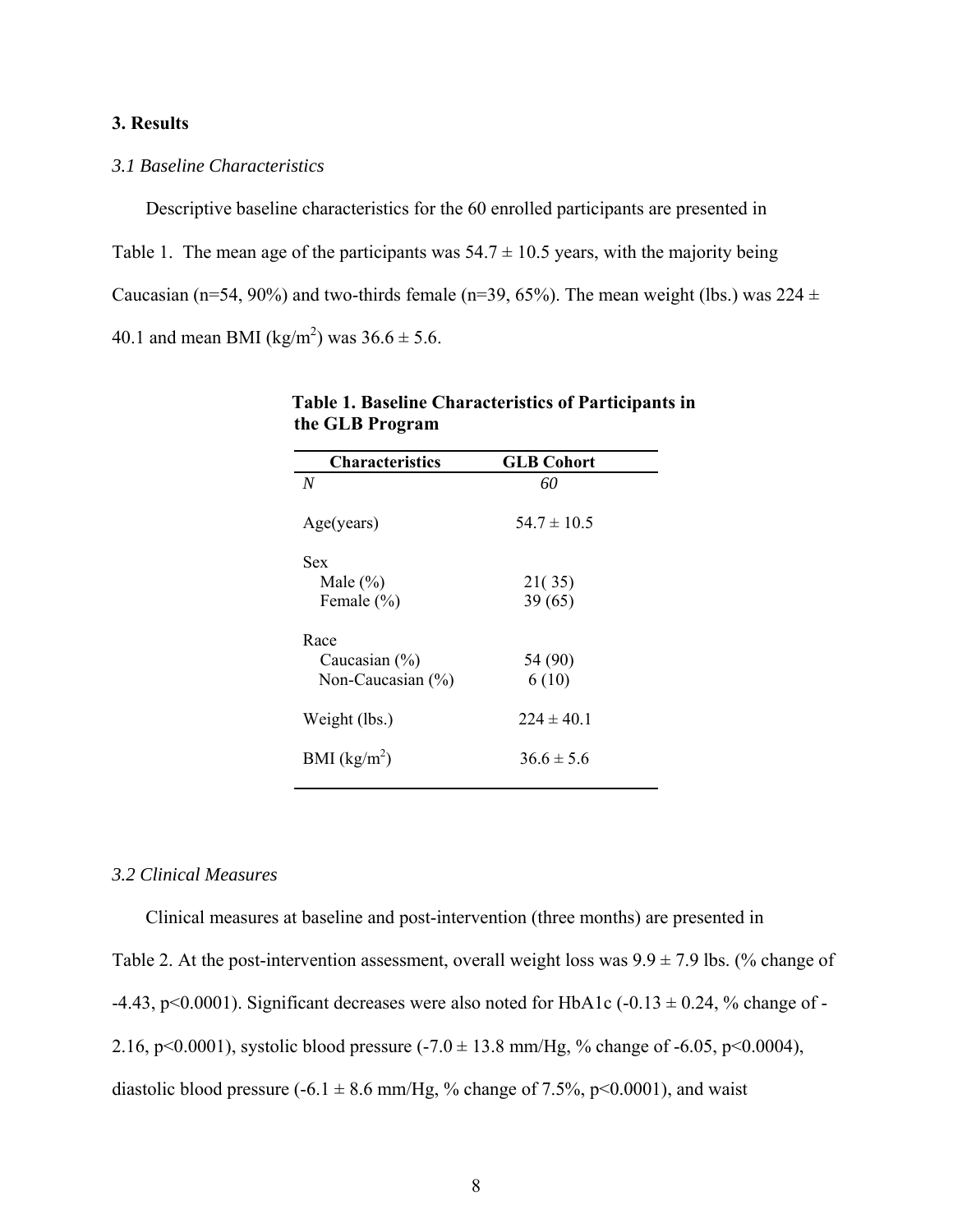circumference (-2.0  $\pm$  1.6 inches, % change of -4.6, p<0.0001). No significant changes were observed for total cholesterol, HDL cholesterol, LDL cholesterol, triglycerides, and glucose.

| <b>Variable</b>           | $\mathbf n$ | <b>Baseline</b> | $\mathbf n$ | 3-Month      | Mean                              | $\frac{0}{0}$ | $\mathbf{p}$ |
|---------------------------|-------------|-----------------|-------------|--------------|-----------------------------------|---------------|--------------|
|                           |             | Mean (sd)       |             | Mean (sd)    | Change $\left(\text{sd}\right)^e$ | Change        |              |
| Weight $(lbs)^a$          | 58          | 223.3 (37.9)    | 58          | 213.4 (37.2) | $-9.9(7.9)$                       | $-4.43%$      | 0.0001       |
|                           |             |                 |             |              |                                   |               |              |
| <b>Total Cholesterol</b>  | 57          | 179.1 (39.6)    | 56          | 177.1(37.8)  | $-2.9(27.9)$                      | $-1.12%$      | 0.43         |
| $(mg/dl)^b$               |             |                 |             |              |                                   |               |              |
| <b>HDL</b> Cholesterol    | 58          | 43.6(13.6)      | 58          | 43.7(12.4)   | $+0.1(9.3)$                       | $+0.23%$      | 0.89         |
| (mg/dl)                   |             |                 |             |              |                                   |               |              |
| <b>LDL</b> Cholesterol    | 54          | 98.5 (31.7)     | 54          | 97.7 (30.9)  | $-0.80$                           | $-0.81%$      |              |
| $(mg/dl)^c$               |             |                 |             |              |                                   |               |              |
| Triglycerides             | 58          | 186.1 (120.0)   | 58          | 172.7 (85.9) | $-13.4(89.9)$                     | $-7.2%$       | 0.26         |
| (mg/dl)                   |             |                 |             |              |                                   |               |              |
| Glucose $(mg/dl)$         | 58          | 103.8(9.7)      | 58          | 103.9(10.9)  | $+0.1(10.3)$                      | $+0.09%$      | 0.98         |
|                           |             |                 |             |              |                                   |               |              |
| HbA1c $(\%)$              | 58          | 6.01(0.41)      | 58          | 5.88(0.40)   | $-0.13(0.24)$                     | $-2.16%$      | 0.0001       |
|                           |             |                 |             |              |                                   |               |              |
| $SBP$ (mmHg) <sup>d</sup> | 58          | 125.7(15.5)     | 57          | 118.1(11.5)  | $-7.0(13.8)$                      | $-6.05%$      | 0.0004       |
| $DBP$ (mmHg)              | 58          | 82.4(10.1)      | 57          | 76.2(9.2)    | $-6.1(8.6)$                       | $-7.5%$       | 0.0001       |
|                           |             |                 |             |              |                                   |               |              |
| Waist (inches)            | 58          | 43.4(4.7)       | 58          | 41.4(4.8)    | $-2.0(1.6)$                       | $-4.6%$       | 0.0001       |

**Table 2. Comparison of Clinical Measures for Baseline vs. Post-intervention (3-month)**

<sup>a</sup> For missing weight data, the last documented weight was carried forward.<br><sup>b</sup> Total Cholesterol < 100 mg/dl for 1 subject at baseline and 2 subjects at post-intervention.

c LDL-c could not be calculated for 4 subjects.

d Participant with medication changes excluded.

e Differences are calculated on the sample with measures at both time points.

# *3.3 Measure of self-efficacy and dietary restraint*

The mean low-fat diet self-efficacy score and dietary restraint score increased significantly

over the three month intervention period (Table 3). The mean score for low-fat diet self-efficacy

at baseline and post intervention increased significantly  $(57.60 \pm 10.4 \text{ vs. } 63.16 \pm 7.16, p < .0001)$ .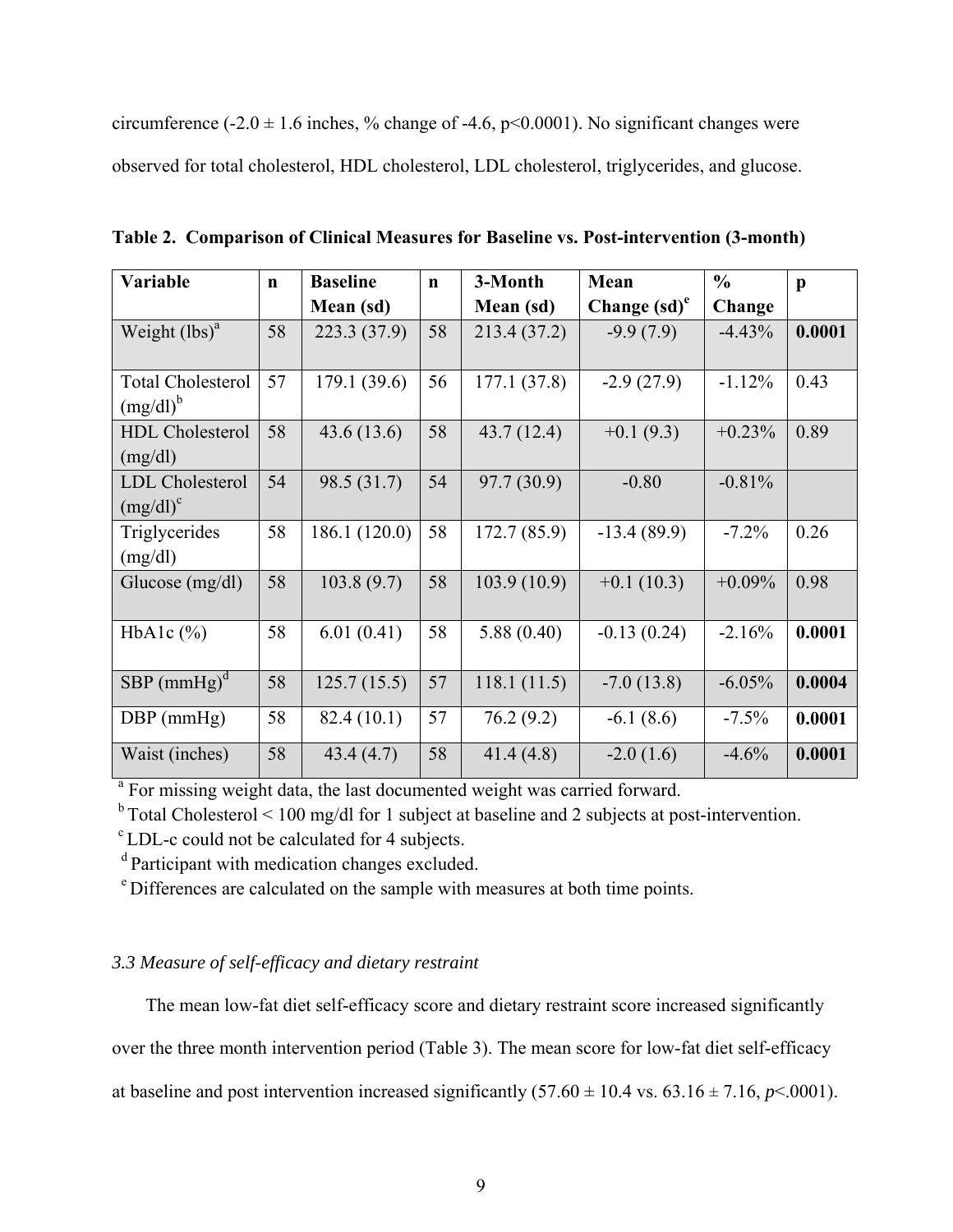The mean score for dietary restraint measures at baseline and three months post intervention also increased significantly  $(28.19 \pm 5.19 \text{ vs. } 36.09 \pm 5.25, p < 0.001)$ . However, participants did not demonstrate a significantly higher score for exercise self-efficacy. The mean exercise selfefficacy scores at baseline and three months post intervention were  $17.80 \pm 4.37$  and  $17.09 \pm 2.09$ 4.13 respectively.

 Change in average activity minutes per bout of activity was not statistically significant at three months post intervention. Mean activity minutes per bout of activity at baseline and three months was  $32.62 \pm 21.83$  and  $36.12 \pm 20.02$  respectively.

| Table 3. Baseline and post-intervention measures of exercise self-efficacy, low-fat diet |  |  |
|------------------------------------------------------------------------------------------|--|--|
| self-efficacy, and dietary restraint                                                     |  |  |

| <b>Outcome</b>              | <b>Baseline</b><br>Post (3-month)<br>Score (means $\pm sd$ )<br>Score (means $\pm sd$ ) |                  | $P^{\rm a}$ |  |
|-----------------------------|-----------------------------------------------------------------------------------------|------------------|-------------|--|
| Exercise Self-Efficacy      | $17.80 \pm 4.37$                                                                        | $17.09 \pm 4.13$ | 0.232       |  |
| Low-Fat Diet Self- Efficacy | $57.60 \pm 10.4$                                                                        | $63.16 \pm 7.16$ | < 0001      |  |
| Dietary Restraint           | $28.19 \pm 5.19$                                                                        | $36.09 \pm 5.25$ | < 0001      |  |
|                             |                                                                                         |                  |             |  |

**<sup>a</sup>** By paired *t* test

#### *3.4 Associations among weight and measures of self-efficacy and dietary restraint.*

At baseline, there was little correlation between weight and measures of self-efficacy and dietary restraint (Table 4). At post treatment there continued to be little correlation between weight loss and exercise self-efficacy ( $r= 0.12$ ,  $p= 0.36$ ). However, low-fat diet self-efficacy (*r=*0.29, *p=* 0.02) and dietary restraint (*r=* 0.34, *p=* 0.008) showed a stronger correlation with weight loss at three months.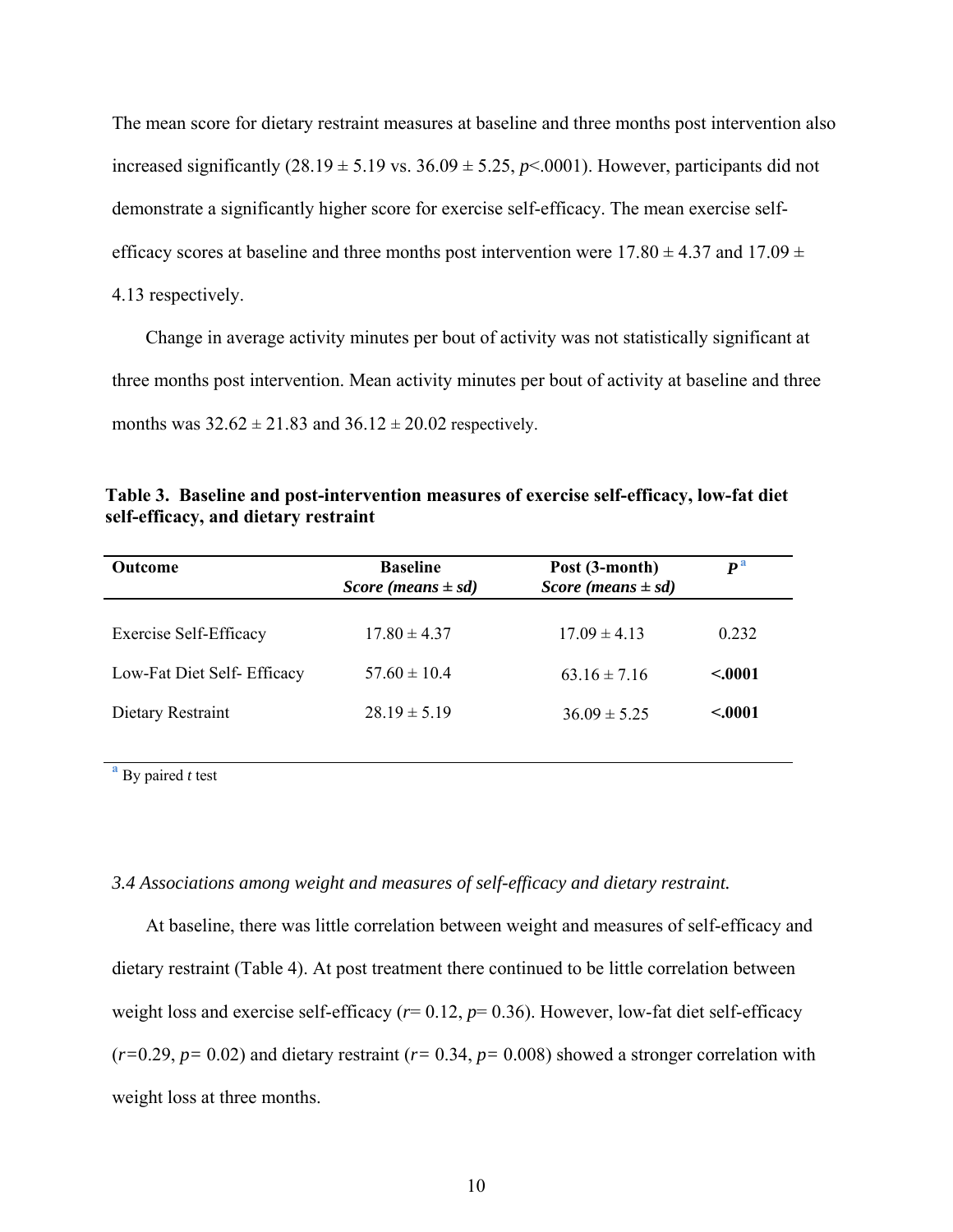| <b>Variable</b>            | <b>Baseline</b>                  |                  | Post (3-month)                   |       |  |
|----------------------------|----------------------------------|------------------|----------------------------------|-------|--|
|                            | Correlation<br>coefficient $(r)$ | $\boldsymbol{P}$ | Correlation<br>coefficient $(r)$ | P     |  |
| Exercise self-efficacy     | 0.11                             | 0.39             | 0.12                             | 0.36  |  |
| Low-fat diet self-efficacy | 0.12                             | 0.36             | 0.29                             | 0.02  |  |
| Dietary restraint          | 0.07                             | 0.58             | 0.34                             | 0.008 |  |

 **Table 4. Correlations between weight and measures of exercise self-efficacy, low-fat diet self-efficacy, and dietary restraint at baseline and 3-months**

 Pearson correlation coefficients and *P* value for significance of correlations between self-efficacy and dietary restraint variables and weight loss.

### *3.5 Measures of self-efficacy and dietary restraint stratified by 5% & 7% weight loss*

For participants who lost  $\geq$  5% of their baseline body weight (n=22), there was no significant difference in their exercise and low-fat diet self efficacy scores at post assessment compared to the scores of those who lost  $\leq 5\%$ . However, a significant difference in dietary restraint scores was noted at post assessment for the participants who achieved a  $\geq$ 5% weight loss, when compared to the scores of those who lost < 5% (Table 5). For those participants who lost  $\geq$ 7% of their baseline body weight (n=11), there was no significant difference in scores of exercise self-efficacy, low-fat diet self-efficacy, and dietary restraint at post assessment compared to the scores of those participants who lost  $\leq 7\%$  (Table 6).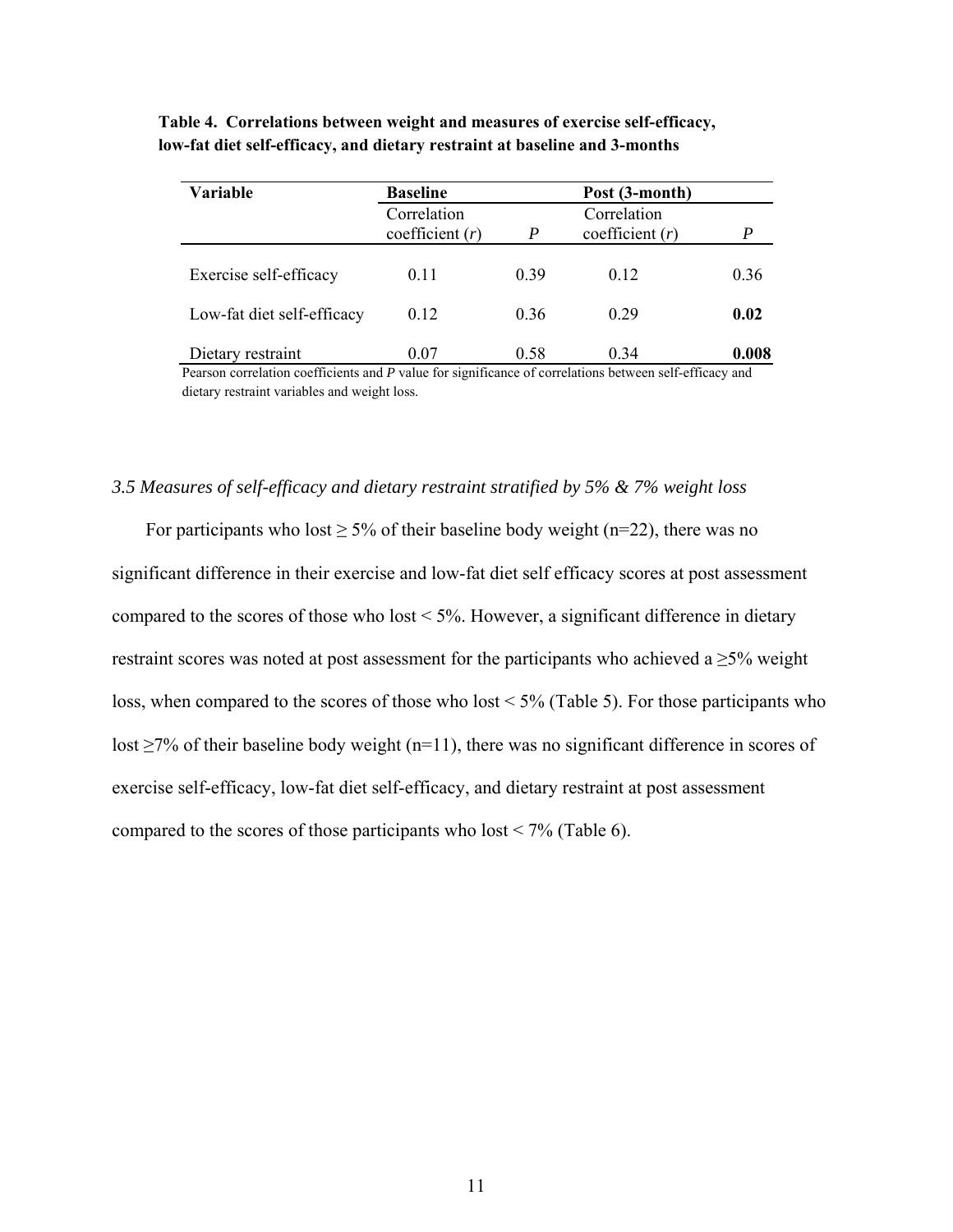| Variable               | <b>Baseline</b>                                                    |                                      | Post (3-month)       |                                                  |                                      |         |  |  |
|------------------------|--------------------------------------------------------------------|--------------------------------------|----------------------|--------------------------------------------------|--------------------------------------|---------|--|--|
|                        | ${\bf Y}^{\bf a}$<br>$(n=22)$<br>$(\textit{mean} \pm \textit{sd})$ | $N^b$<br>$(n=36)$<br>$(mean \pm sd)$ | ${\boldsymbol{P}}^c$ | ${\bf Y}^{\bf a}$<br>$(n=22)$<br>$(mean \pm sd)$ | $N^b$<br>$(n=36)$<br>$(mean \pm sd)$ | $P^{c}$ |  |  |
| Exercise self-efficacy | $18.73 \pm 3.45$                                                   | $17.22 \pm 4.80$                     | 0.206                | $17.50 \pm 4.59$                                 | $16.83 \pm 3.86$                     | 0.556   |  |  |
| Low-fat diet           | $58.32 \pm 9.45$                                                   | $57.17 \pm 11.05$                    | 0.686                | $65.04 \pm 6.27$                                 | $62.00 \pm 7.49$                     | 0.117   |  |  |
| Dietary restraint      | $28.82 \pm 4.53$                                                   | $27.81 \pm 5.59$                     | 0.476                | $38.23 \pm 4.81$                                 | $34.77 \pm 5.14$                     | 0.013   |  |  |

# **Table 5. Comparison of baseline and 3-month self-efficacy and dietary restraint scores by ≥ 5% weight loss**

 $a$  Y = participants that achieved  $\geq$  5% weight loss

 $<sup>b</sup>$  N=participants that achieved < 5% weight loss</sup>

c By Student's *t* test

# **Table 6. Comparison of baseline and 3-month self-efficacy and dietary restraint scores by ≥ 7% weight loss**

| Variable               | <b>Baseline</b>                                                    |                                      |                             |                                                  | Post (3-month)                       |             |  |  |
|------------------------|--------------------------------------------------------------------|--------------------------------------|-----------------------------|--------------------------------------------------|--------------------------------------|-------------|--|--|
|                        | ${\bf v}^{\bf a}$<br>$(n=11)$<br>$(\textit{mean} \pm \textit{sd})$ | $N^b$<br>$(n=47)$<br>$(mean \pm sd)$ | $\boldsymbol{p}^{\text{c}}$ | ${\bf v}^{\bf a}$<br>$(n=11)$<br>$(mean \pm sd)$ | $N^b$<br>$(n=47)$<br>$(mean \pm sd)$ | $P^{\rm c}$ |  |  |
| Exercise self-efficacy | $18.64 \pm 3.59$                                                   | $17.59 \pm 4.54$                     | 0.482                       | $17.55 \pm 4.93$                                 | $16.98 \pm 3.97$                     | 0.685       |  |  |
| Low-fat diet           | $59.64 \pm 7.42$                                                   | $57.13 \pm 10.99$                    | 0.476                       | $66.27 \pm 6.39$                                 | $62.42 \pm 7.19$                     | 0.109       |  |  |
| Dietary restraint      | $28.45 \pm 5.85$                                                   | $28.13 \pm 5.10$                     | 0.853                       | $37.91 \pm 5.59$                                 | $35.66 \pm 5.14$                     | 0.204       |  |  |

 $a$  Y = participants that achieved  $\geq$  7% weight loss

 $<sup>b</sup>$  N=participants that achieved < 7% weight loss</sup>

c By Student's *t* test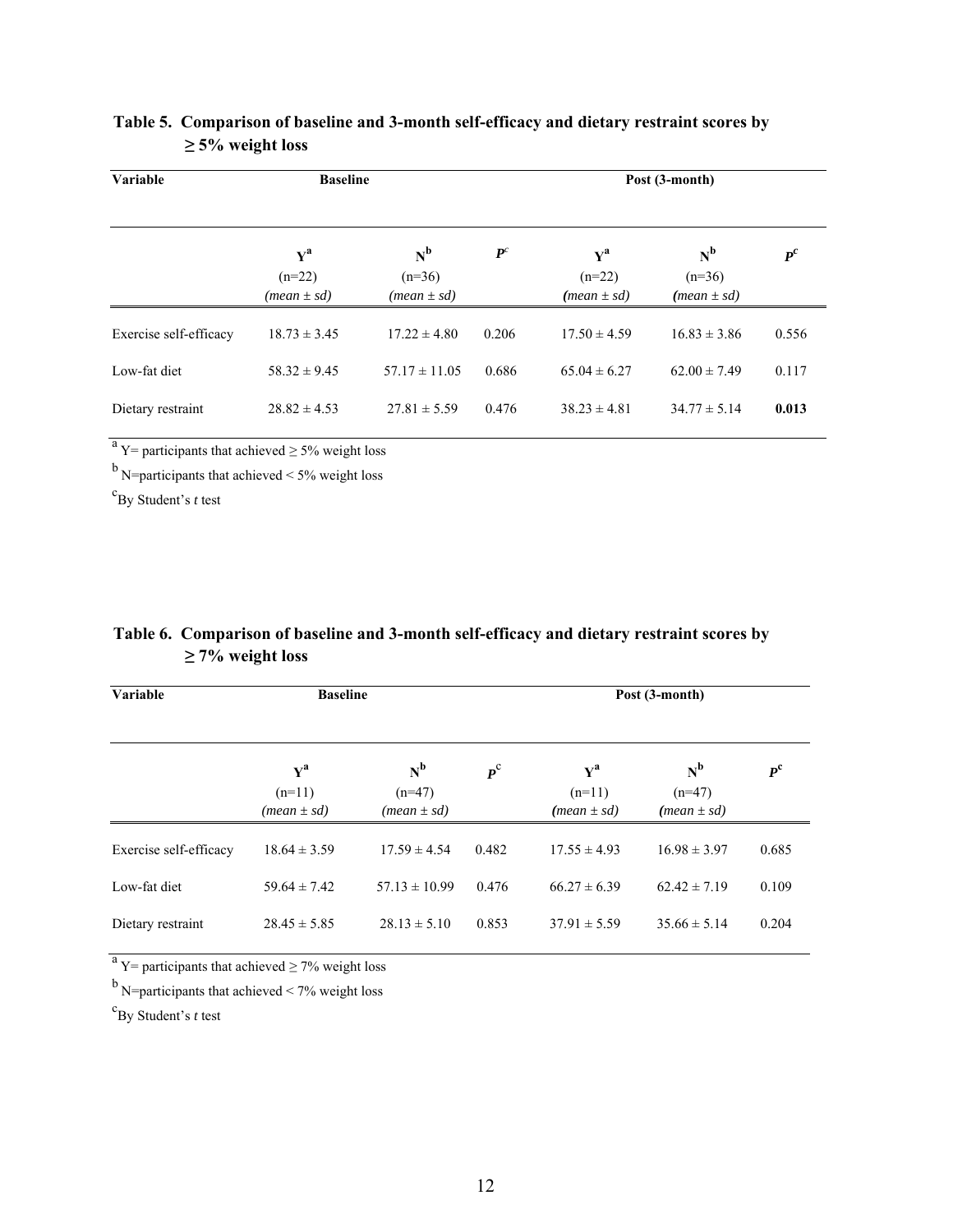#### **4. Discussion**

The results of this study emphasize the important connections among psychological and behavioral factors and weight management. Specifically, results indicated that participants gained more confidence in their ability to perform healthy diet behaviors during the intervention (i.e. increased self-efficacy). In addition, self-efficacy to eat a low-fat diet as well as self-efficacy to resist eating specifically to control body weight was associated with more weight loss. This indicates that improving self-efficacy over the course of the intervention, particularly for dietary behaviors, could be more important for achieving weight loss than self-efficacy at baseline. These findings are consistent with results from other studies showing that changes in low-fat diet self-efficacy and dietary restraint skills predicted better long-term weight loss, and the association of low-fat diet self-efficacy with weight outcomes was explained by dietary behaviors<sup>[\(33\)](#page-32-6)</sup>. Finally, results of this study also demonstrated no significant difference between exercise self-efficacy scores at baseline and post intervention.

Improvements in the behaviors associated with dietary restraint, and the confidence that one has in achieving these behaviors, appear to be important factors in successful weight loss based on these study results. The core intervention curriculum used in this study focused on coaching and interpreting behavioral skills. Participants were encouraged to set small achievable goals, self-monitor their food and beverage consumption, balance fat gram intake including options for reducing fat intake, stimulus control, problem solving, and managing stress or highrisk situations. These learned behaviors could explain the improvement in low-fat diet selfefficacy and dietary restraint scores measured.

 When participants develop skills and learn techniques for tightly controlling their food intake (dietary restraint), they decrease their total calorie level which results in weight loss.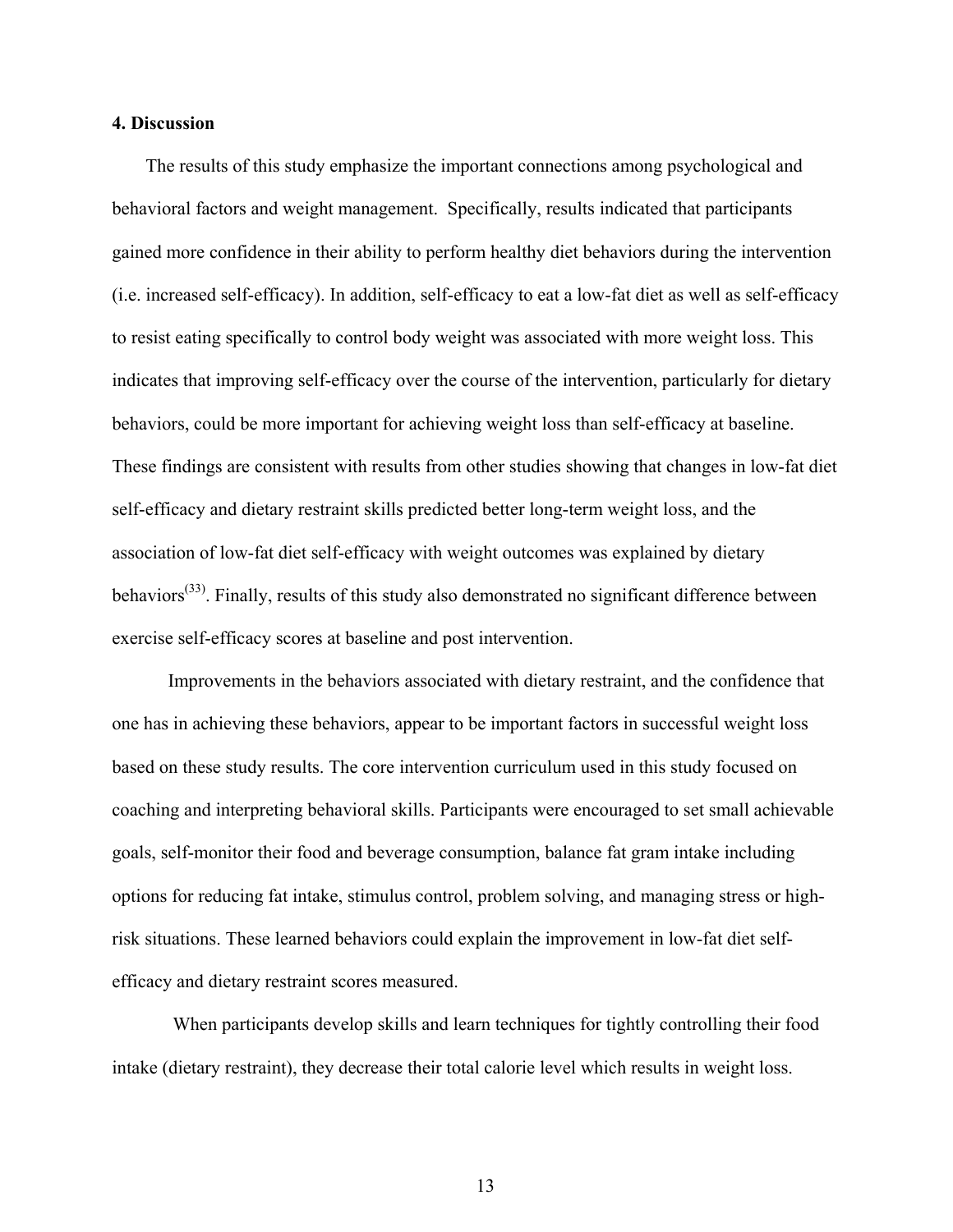Previous research has confirmed the positive effect of restrained eating on weight loss and has shown that dietary restraint is associated with lower BMI levels, even in the absence of a dietary intervention. This suggests that restrained eating behaviors, rather than dieting per se, contribute to successful weight management<sup> $(34)$ </sup>. Interestingly, some research has shown that very high levels of dietary restraint are not associated with successful weight management and may lead to abnormal eating patterns<sup>[\(35\)](#page-32-8)</sup>. However, in this behavior self-management intervention, participants practiced flexible dietary restraint behaviors. Participants learned skills of setting calorie and fat goals and adequately responding to episodes of overeating or weight gain by eating less and balancing calorie and fat intake over a period of time. Therefore, it is likely that participants did not have episodes of drastic decreases in calories and/or fat intake but instead, made adjustments over days or weeks and were able to achieve their goals.

In this study, there was no significant difference between exercise self-efficacy scores at baseline and post intervention. In other words, these results demonstrated that there was no change in the participants' confidence to accomplish the moderate physical activity goals during this three month intervention. Therefore, as would be expected, the results also indicated that exercise self-efficacy had no effect on weight loss among the participants. In addition, selfreported average physical activity minutes per bout of activity indicated no significant change from baseline to post intervention.

There are a few possible reasons the results indicated no change in exercise self-efficacy within this behavioral program. One relates to the sensitivity of the questionnaire which consisted of only five brief questions assessing exercise self-efficacy. This could result in insufficient data to determine the participants' true confidence to participate in regular activity. Another possible reason for an absence of change in exercise self-efficacy during this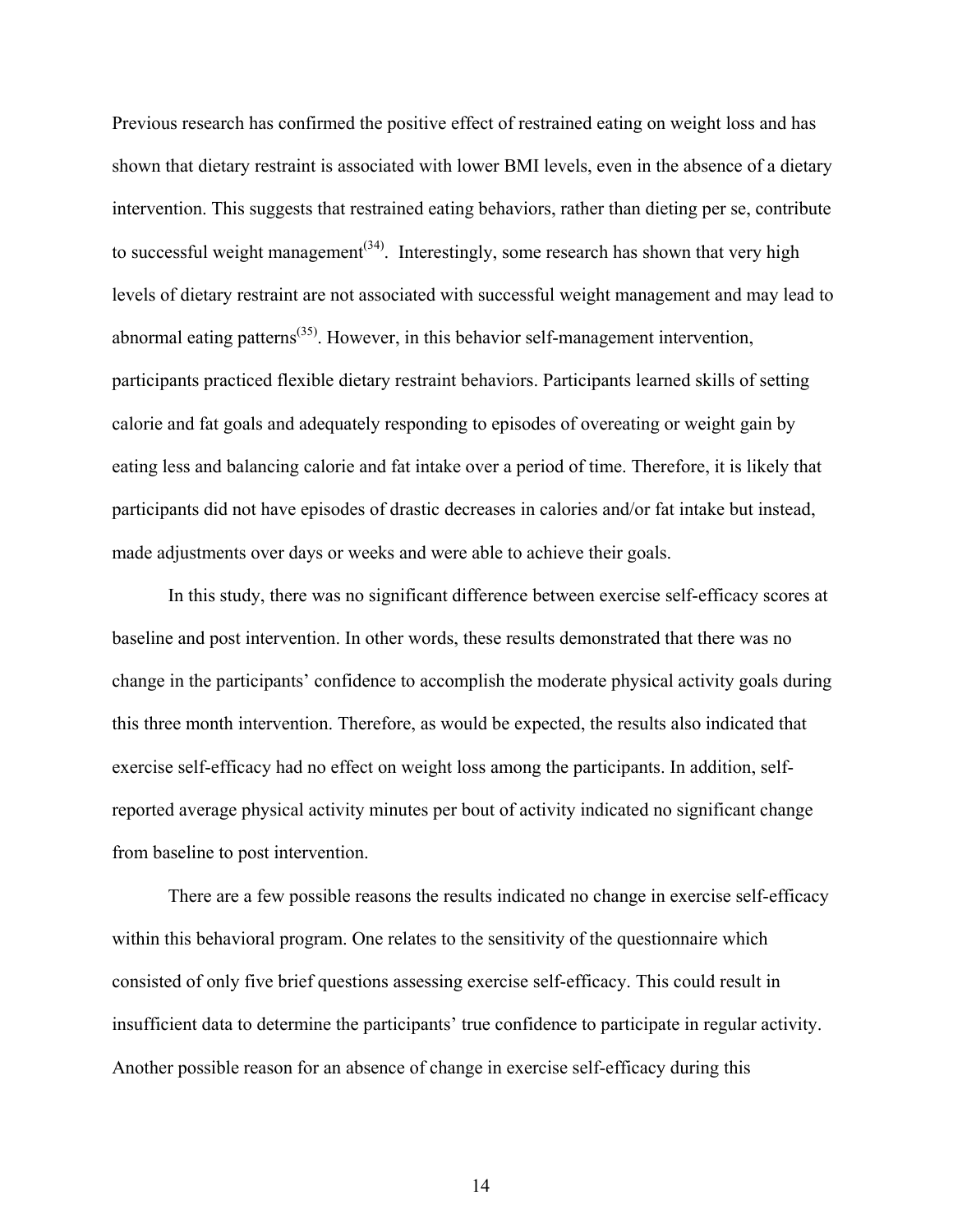intervention relates to the amount of information and emphasis on physical activity during the program. Although energy balance was continually reinforced during the three month intervention, only two of the 12 sessions focused on physical activity. In addition, it is important to note that half of the participants in this study were coached by a registered dietitian. Therefore, it is possible that dietary behaviors were emphasized more often during the intervention sessions, resulting in a decreased focus on physical activity and achieving the appropriate physical activity goals.

Although the study results showed a significant weight loss of 4.43%, this is not considered to be a clinically meaningful weight loss  $(5\%)^{(36)}$  $(5\%)^{(36)}$  $(5\%)^{(36)}$ . It is possible that with further emphasis and education on achieving physical activity goals during this intervention, the weight loss results could have reached a more clinically significant level and exercise self-efficacy scores would have improved as a result.

When separating the participants into two groups based on their level of weight loss (lost  $\geq$  5%, or lost  $\geq$  7%), participants who achieved  $\geq$  5% weight loss demonstrated significantly better scores on dietary restraint from baseline to three months post intervention. Exercise selfefficacy and low-fat diet self efficacy scores did not change significantly for those participants who achieved  $\geq$  5% and  $\geq$  7% weight loss. However, the sample size of these weight loss groups was very small, with 22 participants achieving  $\geq$  5% and only 11 participants achieving  $\geq$  7% weight loss. Therefore, these results should be viewed with caution and considered exploratory.

Another limitation of this study is the short duration of the intervention. Several efficacy trials and behavioral lifestyle interventions have shown a minimum of four to six months of frequent intervention contact to induce clinically meaningful weight loss of 5% of initial body weight<sup>[\(37,](#page-33-0) [38\)](#page-33-1)</sup>. In addition, research has shown that behavioral based treatment resulted in a 6.6 lb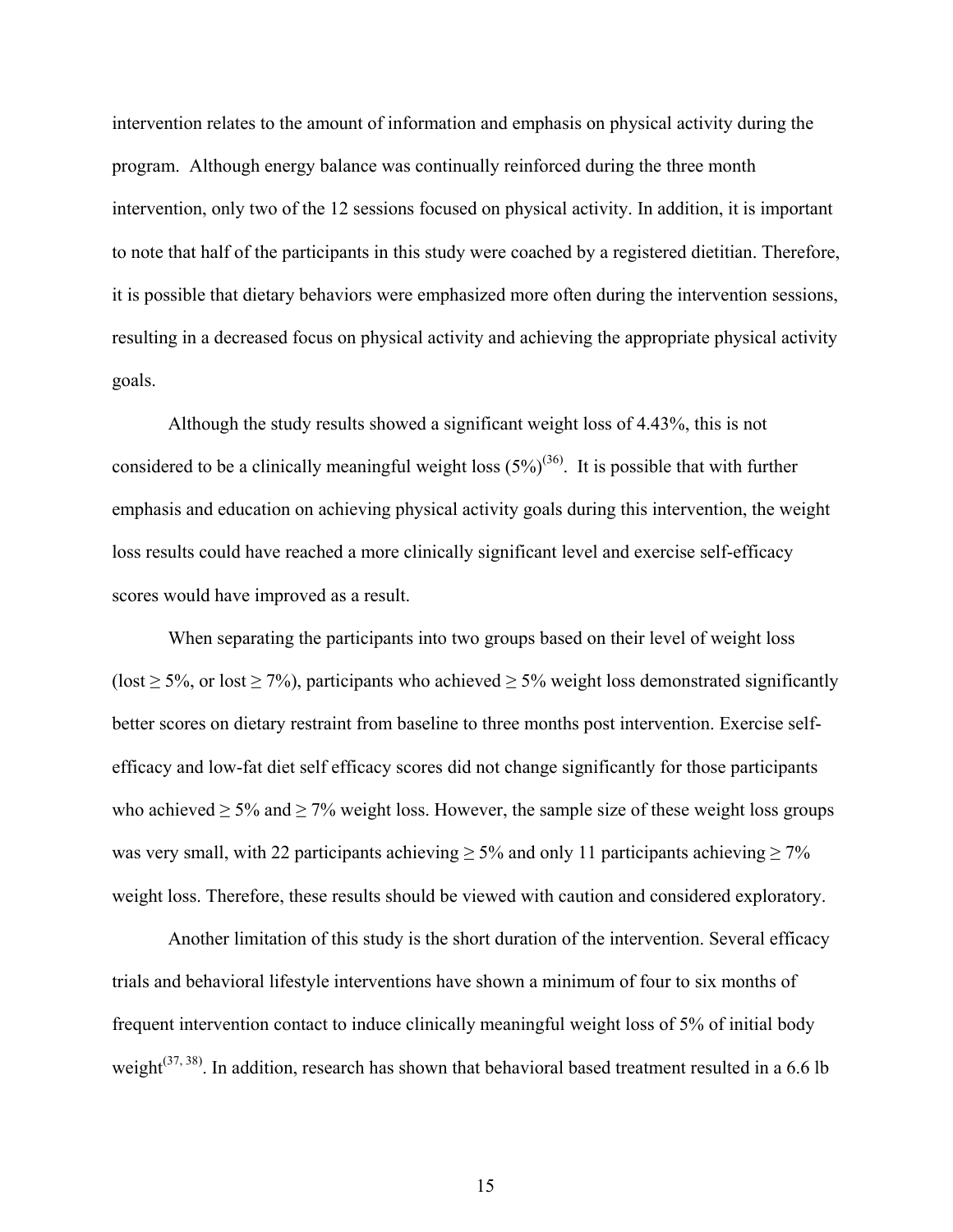greater weight loss in intervention participants compared to control participants after 12 to 18 months, with more treatment sessions associated with greater weight loss<sup>[\(39\)](#page-33-2)</sup>. Weekly contact during the first several months of an intervention, followed by less frequent but regular therapeutic contact for a longer period, seems necessary for participants to adopt behavior change skills that will enable weight loss results<sup>(40)</sup>. Therefore, it is expected that with a longer intervention period, including an interactive process of feedback and social support, there would be a greater increase in self-efficacy, skill development, and weight loss.

In addition to the small sample size of this study and the short duration, another limitation of this study is that physical activity and eating habits were all self-reported. Self-reported data can result in bias and variability errors, since participants tend to report what reflects positively on their own abilities, knowledge, and beliefs<sup> $(41)$ </sup>. It is widely recognized that when people selfreport their dietary intake, many underestimate their food, nutrient, and related energy intake. Some studies have found that 27% to 46% of women with overweight and obesity underreport their energy intake  $(42, 43)$  $(42, 43)$ . Further exploration of newer technologies is needed to investigate means for increasing the validity of self-reported dietary intake and physical activity.

In conclusion, successful weight loss and the achievement of a healthy weight are influenced by multiple factors. These study findings show that self-efficacy plays an important role in weight loss. In addition, participating in a group lifestyle education program that emphasizes behavioral learning skills is an effective strategy for increasing self-confidence to achieve weight loss. In particular, participants' confidence to resist eating in situations where food is readily available is a positive predictor of weight loss. These results have clinical implications for the inclusion of behavioral skill building exercises focused on increasing self confidence in future weight loss interventions. Future research studies should be designed to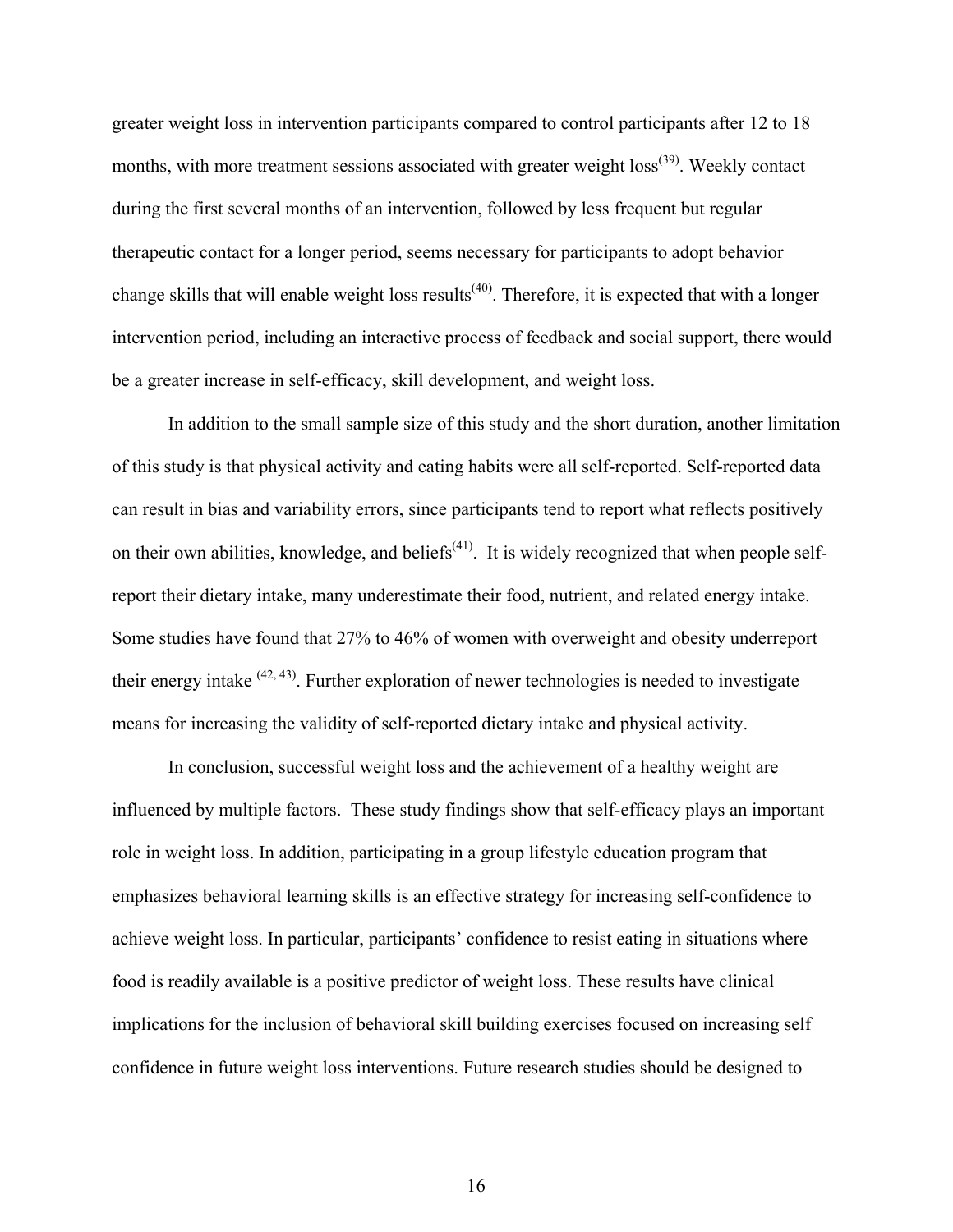further explore the relationship between self-efficacy and longer term weight loss within this high-risk population.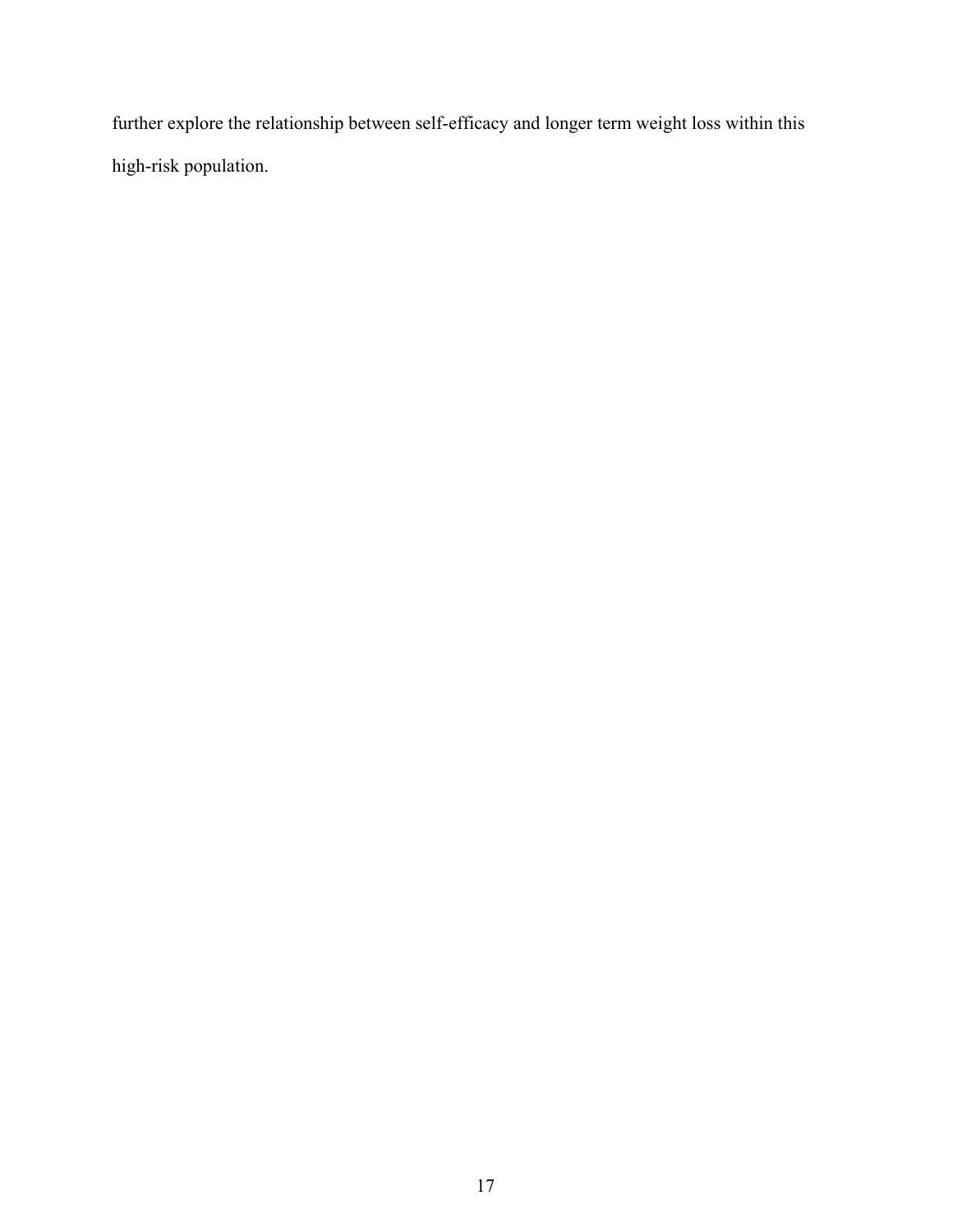# **APPENDIX A**

# **GROUP LIFESTYLE BALANCE:**

# **BEHAVIORAL, DIET, AND ACTIVITY QUESTIONNAIRE**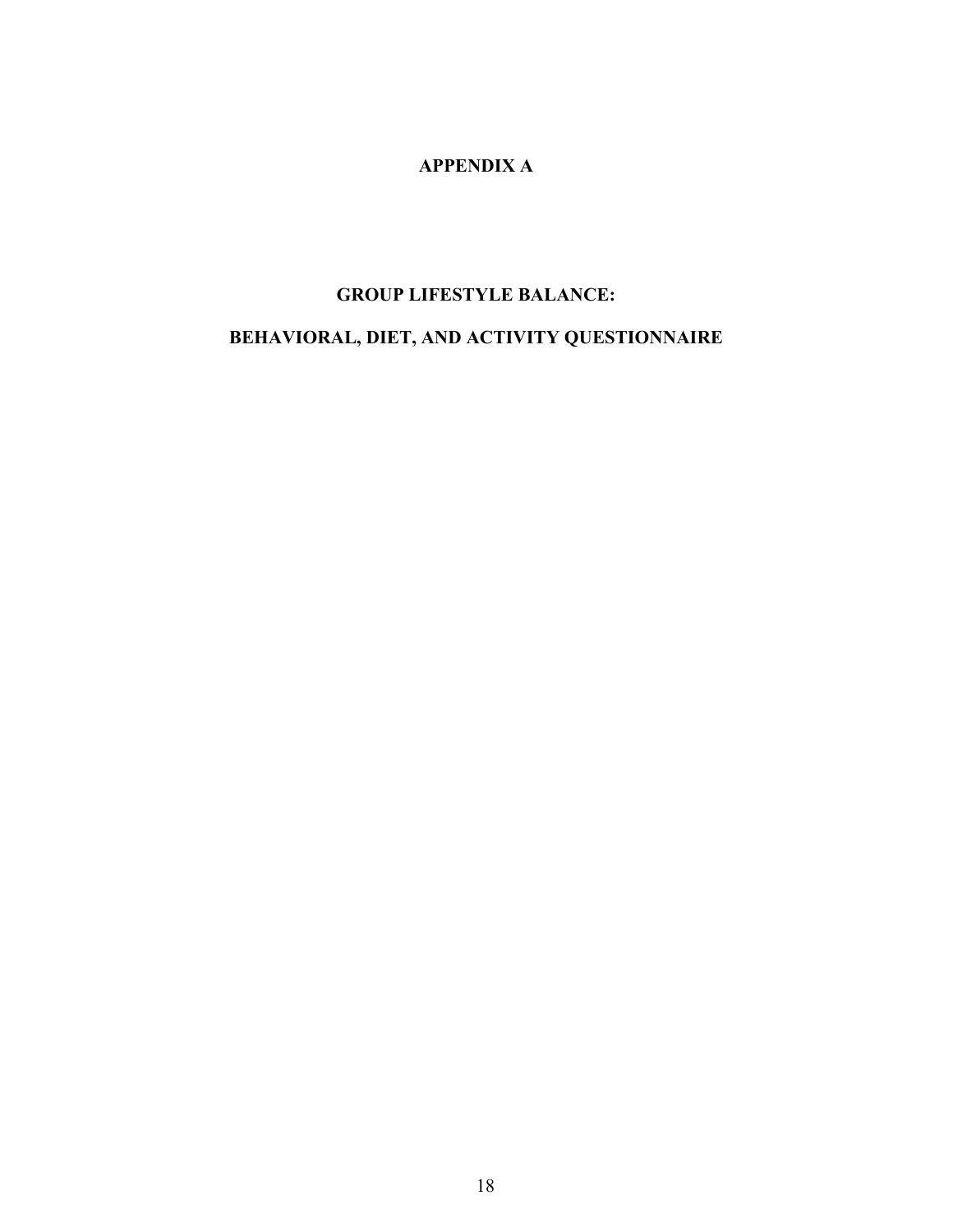

# **Group Lifestyle Balance**

# **Behavioral, Diet, and Activity Questionnaire**

**This form is self administered by the participants at all visits. Read and follow instructions given for each section.** 

#### A. Exercise Self-Efficacy

**Beside each item below, please mark an 'X' in the box indicating how much confidence you have about performing it. Rate your confidence on a scale of 1-5, where '1' indicates 'Not at all confident' and '5' indicates 'Very confident'.**

1. I am confident that I can participate in regular exercise when:

|                         |                |                                                                                                                                                                                                                                                                                                                                                                                                                                                               |   | <b>CHECK ONLY ONE FOR EACH QUESTION</b> |
|-------------------------|----------------|---------------------------------------------------------------------------------------------------------------------------------------------------------------------------------------------------------------------------------------------------------------------------------------------------------------------------------------------------------------------------------------------------------------------------------------------------------------|---|-----------------------------------------|
| Not at all<br>confident | $\overline{a}$ | $\begin{array}{ c c c }\n\hline\n3 & \phantom{2} & \phantom{2} \\ \hline\n\phantom{2} & \phantom{2} & \phantom{2} \\ \hline\n\phantom{2} & \phantom{2} & \phantom{2} \\ \hline\n\phantom{2} & \phantom{2} & \phantom{2} \\ \hline\n\phantom{2} & \phantom{2} & \phantom{2} \\ \hline\n\phantom{2} & \phantom{2} & \phantom{2} \\ \hline\n\phantom{2} & \phantom{2} & \phantom{2} \\ \hline\n\phantom{2} & \phantom{2} & \phantom{2} \\ \hline\n\phantom{2} &$ | 4 | Very<br>confident<br>$\frac{5}{ }$      |
|                         |                |                                                                                                                                                                                                                                                                                                                                                                                                                                                               |   |                                         |
|                         |                | $\overline{\mathbf{3}}$                                                                                                                                                                                                                                                                                                                                                                                                                                       |   |                                         |
|                         |                | $\overline{\mathbf{3}}$                                                                                                                                                                                                                                                                                                                                                                                                                                       |   |                                         |
|                         | $\overline{2}$ | $\overline{\mathbf{3}}$                                                                                                                                                                                                                                                                                                                                                                                                                                       |   |                                         |
|                         |                |                                                                                                                                                                                                                                                                                                                                                                                                                                                               |   |                                         |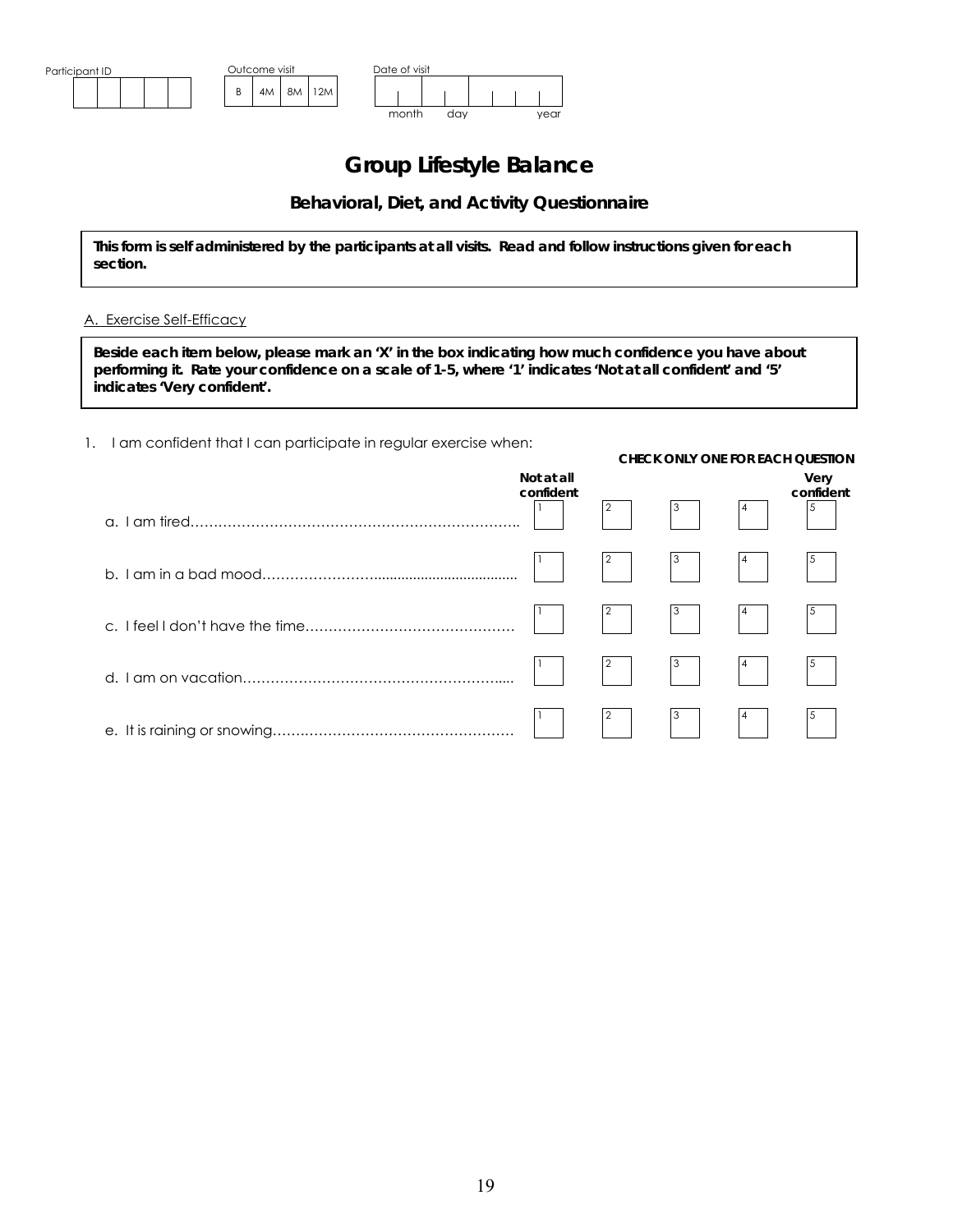

B. Low-Fat Diet Self-Efficacy

**Beside each item below, please mark an 'X' in the box indicating how much confidence you have about performing it. Rate your confidence on a scale 1-5, where '1' indicated 'Very little confidence' and '5' indicates 'Quite a lot of confidence'.** 

|    |                                                          |                    |                | CHECK ONLY ONE FOR EACH QUESTION |   |                 |
|----|----------------------------------------------------------|--------------------|----------------|----------------------------------|---|-----------------|
|    |                                                          | <b>Very Little</b> |                |                                  |   | Quite a Lot of  |
|    |                                                          | Confidence         | 2              |                                  | 4 | Confidence<br>5 |
| Τ. | Reaching my ideal weight by eating healthy food          |                    |                |                                  |   |                 |
| 2. | Decreasing amount of fat and cholesterol in my diet      |                    |                |                                  |   |                 |
|    |                                                          |                    |                |                                  |   |                 |
| 3. | Staying on a healthy diet when I am busy or in a rush    |                    |                |                                  |   |                 |
|    |                                                          |                    |                |                                  |   |                 |
| 4. | Staying on a healthy diet when no one at home is on it   |                    |                |                                  |   |                 |
|    |                                                          |                    | $\overline{2}$ |                                  |   | 5               |
| 5. | Staying on a healthy diet when I eat at a restaurant     |                    |                |                                  |   |                 |
| 6. | Staying on a healthy diet when I am not at home          |                    | 2              |                                  |   |                 |
|    |                                                          |                    |                |                                  |   |                 |
| 7. | Staying on a healthy diet on special occasions/holiday   |                    |                |                                  |   |                 |
|    |                                                          |                    |                |                                  |   |                 |
| 8. | Knowing what foods I should eat on a healthy diet        |                    |                |                                  |   |                 |
|    |                                                          |                    |                |                                  |   |                 |
| 9. | Cutting out unhealthy snacks during the day/evening      |                    |                |                                  |   |                 |
|    |                                                          |                    | 2              |                                  |   |                 |
|    | 10. Increasing amount of fiber and vegetables in my diet |                    |                |                                  |   |                 |
|    |                                                          |                    | $\mathbf{Z}$   |                                  |   |                 |
|    | 11. Staying at an ideal weight once I have reached it    |                    |                |                                  |   |                 |
|    |                                                          |                    |                |                                  |   |                 |
|    |                                                          |                    |                |                                  |   |                 |
|    | 13. Preparing healthy meals for myself when I eat alone  |                    | 2              | 3                                | 4 | 5               |
|    |                                                          |                    |                |                                  |   |                 |
|    | 14. Limiting the number of egg yolks I eat in a week     |                    |                |                                  |   |                 |
|    |                                                          |                    |                |                                  |   |                 |
|    | 15. Knowing what food to buy at the store                |                    |                |                                  |   |                 |
|    |                                                          |                    |                |                                  |   |                 |
|    | 16. Decreasing the amount of sugar and sweets in my diet |                    |                |                                  |   |                 |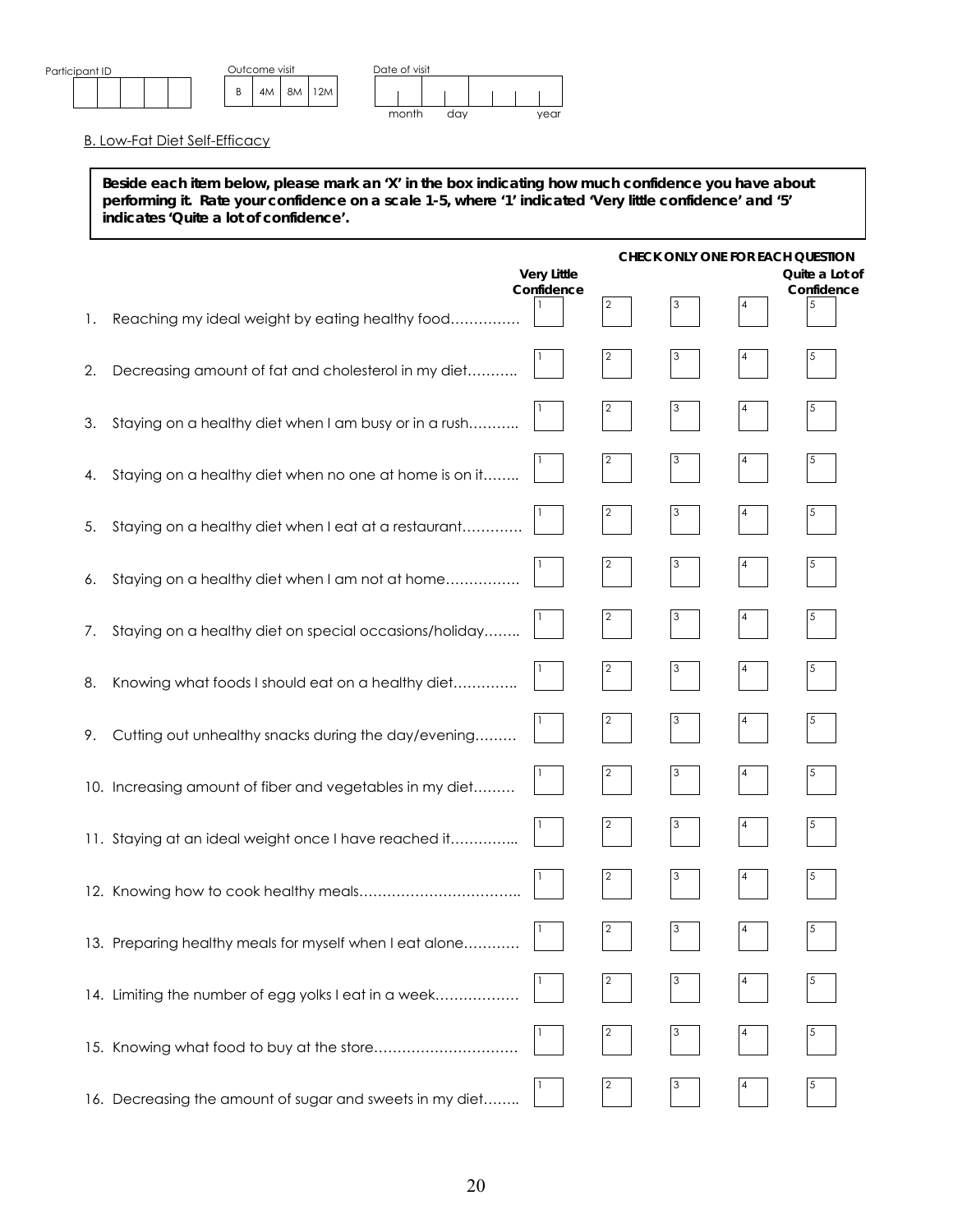

C. Dietary Restraint

**Rate each item below on a scale of 1-5, where 1 = 'Never', 2 = 'Seldom', 3 = 'Sometimes', 4 = 'Often', 5 = 'Very often'.** 

### *CHECK ONLY ONE FOR EACH QUESTION*

| 1. | When you have put on weight, do you eat less than you<br>usually do?                          | <b>Never</b> | Seldom<br>2 | Sometimes | Often | Very often |
|----|-----------------------------------------------------------------------------------------------|--------------|-------------|-----------|-------|------------|
| 2. | Do you try to eat less at mealtimes than you would like to<br>eat?                            |              |             |           |       |            |
| 3. | How often do you refuse food or drink offered because<br>you are concerned about your weight? |              |             |           |       |            |
| 4. | Do you watch exactly what you eat?                                                            |              |             |           |       |            |
| 5. | Do you deliberately eat foods that are slimming?                                              |              |             |           |       |            |
| 6. | When you have eaten too much, do you eat less than<br>usual the following day?                |              |             |           |       |            |
| 7. | Do you deliberately eat less in order not to become<br>heavier?                               |              | 2           |           |       |            |
| 8. | How often do you try not to eat between meals because<br>you are watching your weight?        |              |             |           |       |            |
| 9. | How often in the evenings do you try not to eat because<br>you are watching your weight?      |              |             |           |       |            |
|    | 10. Do you take into account your weight with what you eat?                                   |              |             |           |       |            |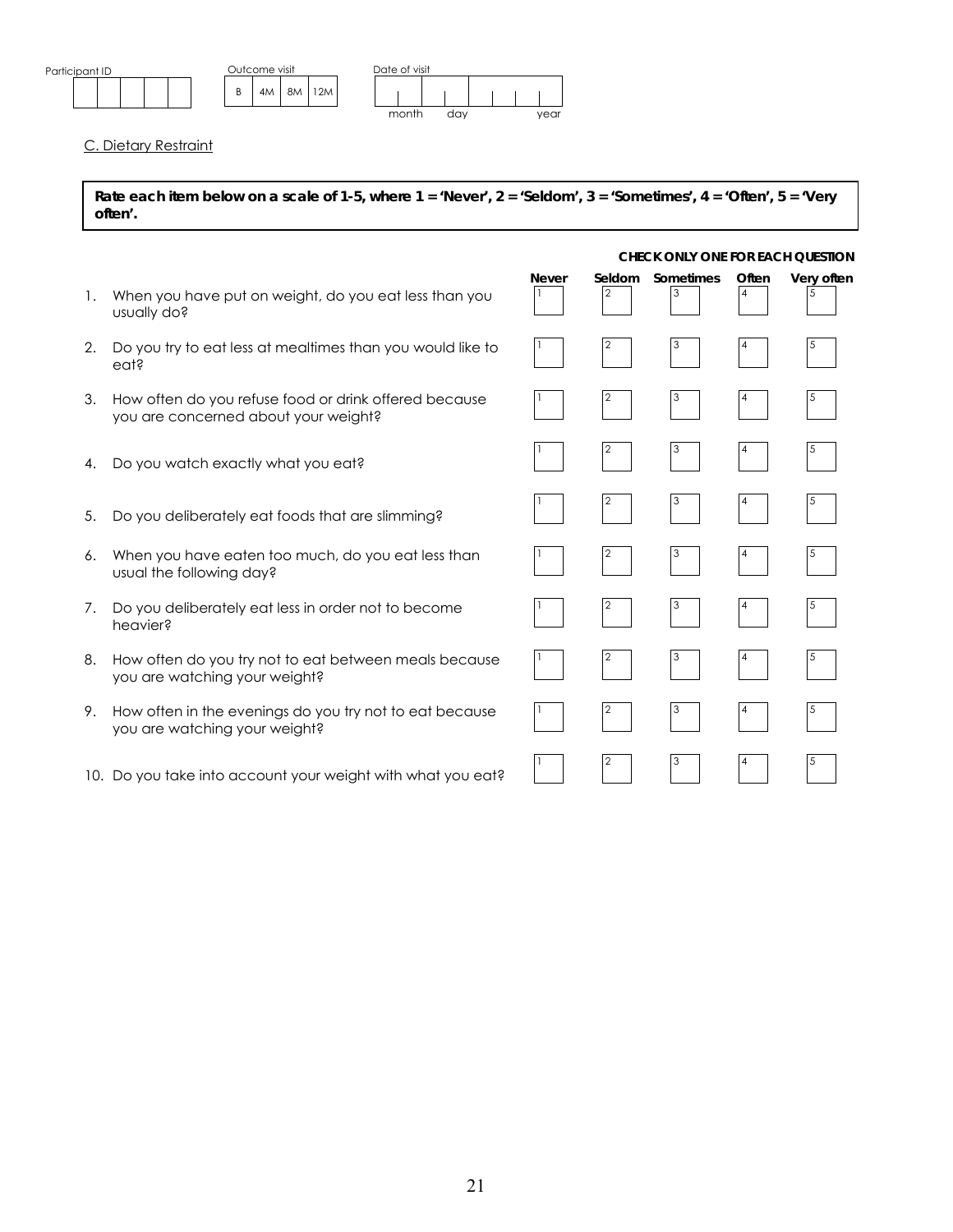# **APPENDIX B**

# **GROUP LIFESTYLE BALANCE: LIFESTYLE INFORMATION QUESTIONNAIRE**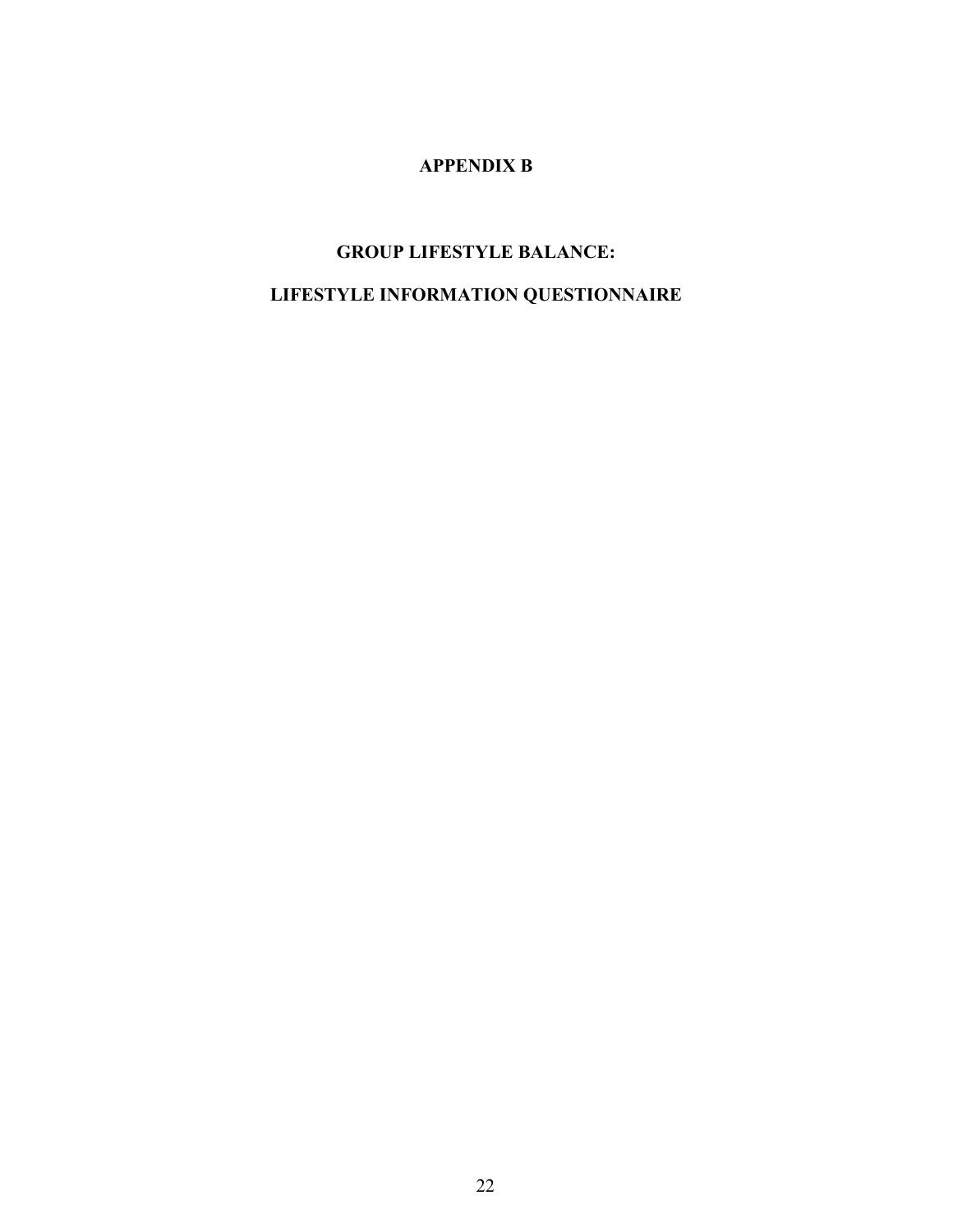# **LIFESTYLE INFORMATION**

| 1.<br>2.                                                                           | <b>Current Smoking</b> (within past 6 weeks)<br>$NO=0$<br>$YES=1$ |  |
|------------------------------------------------------------------------------------|-------------------------------------------------------------------|--|
| 3.                                                                                 | First degree relative with diabetes?<br>$YES=1$<br>$NO=0$         |  |
| 4.                                                                                 |                                                                   |  |
| 5.<br>6.                                                                           | First degree relative with heart disease?<br>$YES=1$<br>$NO=0$    |  |
| 7.<br>8.                                                                           | Physically active on 3 or more days/week?<br>$YES=1$<br>$NO=0$    |  |
| 9.<br>How often does the participant weigh his/her self?                           |                                                                   |  |
|                                                                                    | Daily=1 $(5-7 \times$ limes/week)                                 |  |
|                                                                                    | 2-4 times/week=2                                                  |  |
|                                                                                    | Once per week=3                                                   |  |
|                                                                                    | 2-3 times/month=4                                                 |  |
|                                                                                    | Less than $1/month$ or never=5                                    |  |
| 10. Lifestyle Practices: How often does the participant keep track of food intake? |                                                                   |  |
|                                                                                    | Daily=1 (5-7 times/week)                                          |  |
|                                                                                    | 2-4 times/week=2                                                  |  |
|                                                                                    | Once per week=3                                                   |  |
|                                                                                    | 2-3 times/month=4                                                 |  |
|                                                                                    | Less than $1/month$ or never=5                                    |  |
| 11. How often does the participant meet fat and calorie goals?                     |                                                                   |  |
|                                                                                    | Daily=1 $(5-7 \times$ limes/week)                                 |  |
|                                                                                    | 2-4 times/week=2                                                  |  |
|                                                                                    | Once per week=3                                                   |  |
|                                                                                    | $2-3$ times/month=4                                               |  |
|                                                                                    | Less than 1/month or never=5                                      |  |
|                                                                                    | Not applicable=888                                                |  |
| 12. How often does the participant perform physical activity?                      |                                                                   |  |
|                                                                                    | Daily=1 (5-7 times/week)<br>٠                                     |  |
|                                                                                    | 2-4 times/week=2<br>$\bullet$                                     |  |
|                                                                                    | Once per week=3                                                   |  |
|                                                                                    | 2-3 times/month=4                                                 |  |
|                                                                                    | Less than 1/month or never=5                                      |  |
| 13. How often does the participant keep track of physical activity?                |                                                                   |  |
|                                                                                    | Daily=1 (5-7 times/week)                                          |  |
|                                                                                    | 2-4 times/week=2                                                  |  |
|                                                                                    | Once per week=3                                                   |  |
|                                                                                    | 2-3 times/month=4                                                 |  |
|                                                                                    | Less than 1/month or never=5                                      |  |
|                                                                                    | Not applicable=888                                                |  |
| When the participant is active, how many minutes is he/she active on               |                                                                   |  |
| average?                                                                           |                                                                   |  |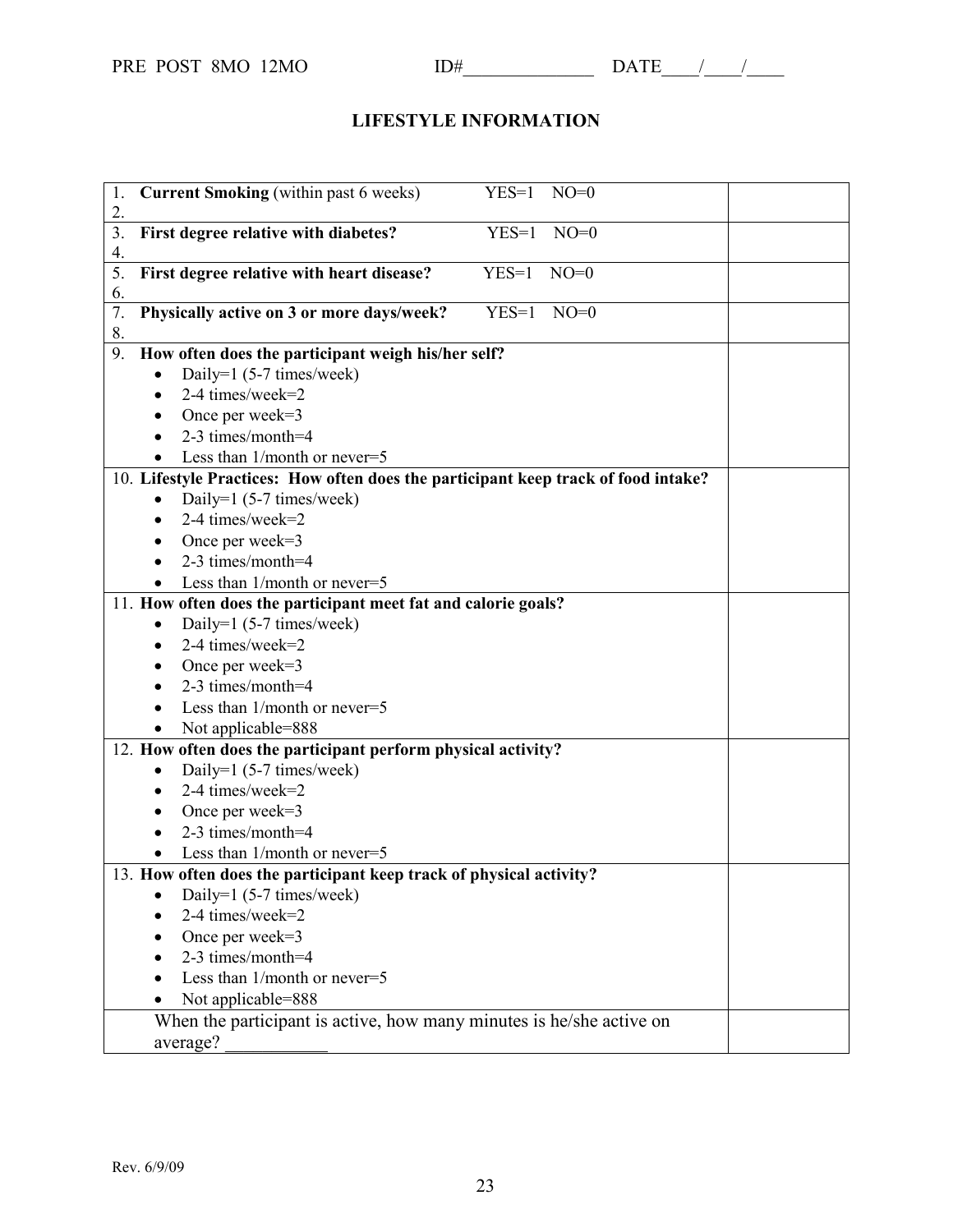# **BIBLIOGRAPHY**

- <span id="page-30-0"></span>1. Flegal KM, Carroll MD, Ogden CL, Curtin LR. Prevalence and trends in obesity among US adults, 1999-2008. JAMA. 2010;303(3):235-41.
- <span id="page-30-1"></span>2. Flegal KM, Carroll MD, Kit BK, Ogden CL. Prevalence of obesity and trends in the distribution of body mass index among US adults, 1999-2010. JAMA. 2012;307(5):491- 7.
- <span id="page-30-2"></span>3. Clinical guidelines on the identification, evaluation, and treatment of overweight and obesity in adults. Wmj. 1998;97(9):20-1, 4-5, 7-37.
- <span id="page-30-3"></span>4. Knowler WC, Barrett-Connor E, Fowler SE, Hamman RF, Lachin JM, Walker EA, et al. Reduction in the incidence of type 2 diabetes with lifestyle intervention or metformin. The New England journal of medicine. 2002;346(6):393-403. PMCID: 1370926.
- 5. Knowler WC, Fowler SE, Hamman RF, Christophi CA, Hoffman HJ, Brenneman AT, et al. 10-year follow-up of diabetes incidence and weight loss in the Diabetes Prevention Program Outcomes Study. Lancet. 2009;374(9702):1677-86. PMCID: 3135022.
- 6. Tuomilehto J, Lindstrom J, Eriksson JG, Valle TT, Hamalainen H, Ilanne-Parikka P, et al. Prevention of type 2 diabetes mellitus by changes in lifestyle among subjects with impaired glucose tolerance. The New England journal of medicine. 2001;344(18):1343- 50.
- 7. Hamman RF, Wing RR, Edelstein SL, Lachin JM, Bray GA, Delahanty L, et al. Effect of weight loss with lifestyle intervention on risk of diabetes. Diabetes Care. 2006;29(9):2102-7.
- <span id="page-30-4"></span>8. West DS, Gorin AA, Subak LL, Foster G, Bragg C, Hecht J, et al. A motivation-focused weight loss maintenance program is an effective alternative to a skill-based approach. Int J Obes. 2011;35(2):259-69. PMCID: 2974962.
- 9. Wing RR, Papandonatos G, Fava JL, Gorin AA, Phelan S, McCaffery J, et al. Maintaining large weight losses: the role of behavioral and psychological factors. J Consult Clin Psychol. 2008;76(6):1015-21. PMCID: 2677901.
- 10. Williams GC, Grow VM, Freedman ZR, Ryan RM, Deci EL. Motivational predictors of weight loss and weight-loss maintenance. J Pers Soc Psychol. 1996;70(1):115-26.
- <span id="page-30-5"></span>11. Wing RR, Goldstein MG, Acton KJ, Birch LL, Jakicic JM, Sallis JF, Jr, et al. Behavioral science research in diabetes: Lifestyle changes related to obesity, eating behavior, and physical activity. Diabetes Care. 2001;24(1):117-23.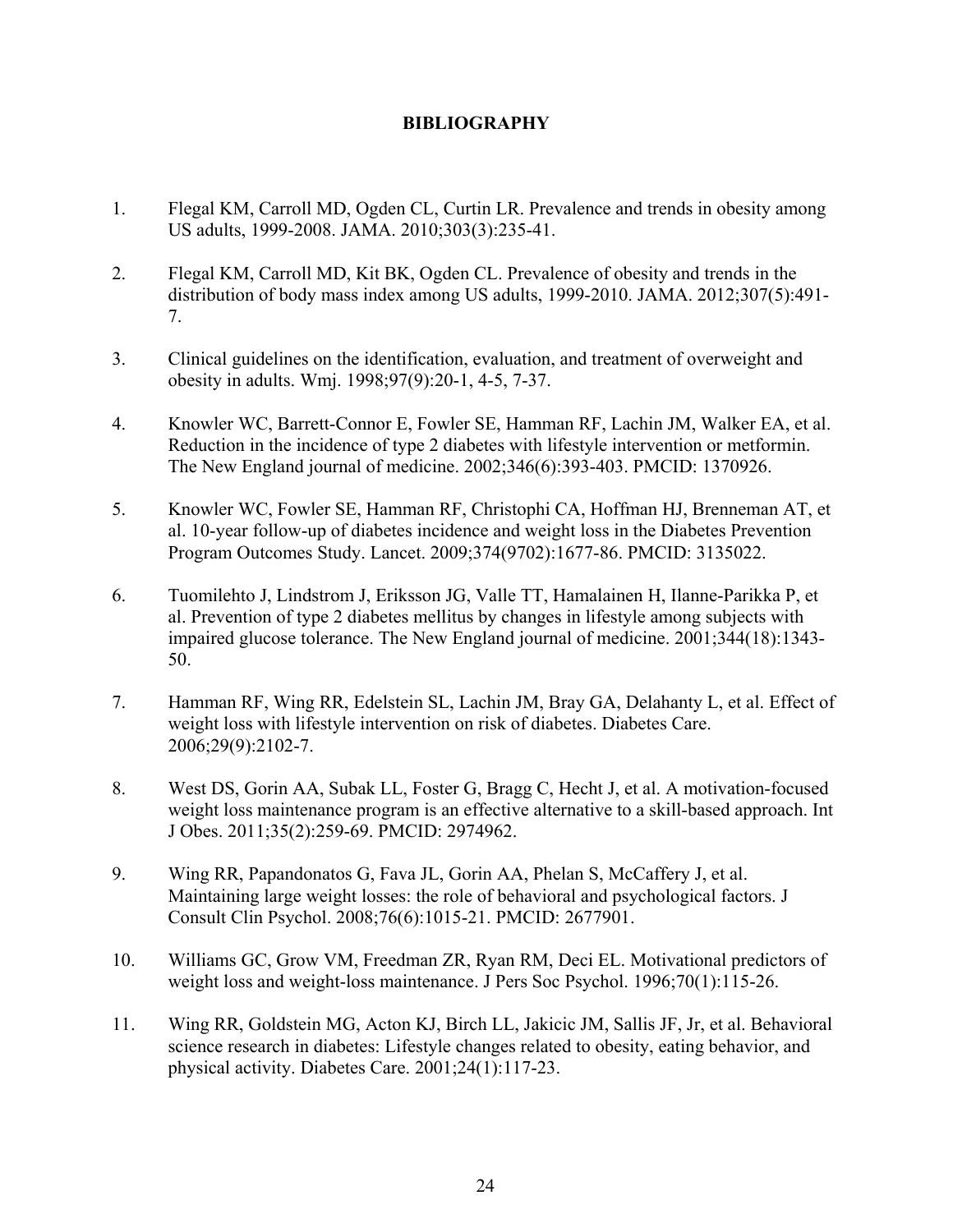- <span id="page-31-0"></span>12. Byrne SM. Psychological aspects of weight maintenance and relapse in obesity. J Psychosom Res. 2002;53(5):1029-36.
- <span id="page-31-1"></span>13. Bandura A. The anatomy of stages of change. American journal of health promotion : AJHP. 1997;12(1):8-10.
- <span id="page-31-2"></span>14. Bandura A. Health promotion by social cognitive means. Health education & behavior : the official publication of the Society for Public Health Education. 2004;31(2):143-64.
- <span id="page-31-3"></span>15. Prochaska JO, Norcross JC, Fowler JL, Follick MJ, Abrams DB. Attendance and outcome in a work site weight control program: processes and stages of change as process and predictor variables. Addict Behav. 1992;17(1):35-45.
- 16. Bas M, Donmez S. Self-efficacy and restrained eating in relation to weight loss among overweight men and women in Turkey. Appetite. 2009;52(1):209-16.
- 17. Shin H, Shin J, Liu PY, Dutton GR, Abood DA, Ilich JZ. Self-efficacy improves weight loss in overweight/obese postmenopausal women during a 6-month weight loss intervention. Nutr Res. 2011;31(11):822-8.
- <span id="page-31-4"></span>18. Fontaine KR, Cheskin LJ. Self-efficacy, attendance, and weight loss in obesity treatment. Addict Behav. 1997;22(4):567-70.
- <span id="page-31-5"></span>19. Richman RM, Loughnan GT, Droulers AM, Steinbeck KS, Caterson ID. Self-efficacy in relation to eating behaviour among obese and non-obese women. International journal of obesity and related metabolic disorders : journal of the International Association for the Study of Obesity. 2001;25(6):907-13.
- <span id="page-31-6"></span>20. Martin PD, Dutton GR, Brantley PJ. Self-efficacy as a predictor of weight change in African-American women. Obes Res. 2004;12(4):646-51.
- <span id="page-31-7"></span>21. Clark MM, Abrams DB, Niaura RS, Eaton CA, Rossi JS. Self-efficacy in weight management. J Consult Clin Psychol. 1991;59(5):739-44.
- <span id="page-31-8"></span>22. Delahanty LM, Meigs JB, Hayden D, Williamson DA, Nathan DM. Psychological and behavioral correlates of baseline BMI in the diabetes prevention program (DPP). Diabetes Care. 2002;25(11):1992-8. PMCID: 1475806.
- <span id="page-31-9"></span>23. Diagnosis and classification of diabetes mellitus. Diabetes Care. 2004;27 Suppl 1:S5- S10.
- <span id="page-31-10"></span>24. Executive Summary of The Third Report of The National Cholesterol Education Program (NCEP) Expert Panel on Detection, Evaluation, And Treatment of High Blood Cholesterol In Adults (Adult Treatment Panel III). JAMA. 2001;285(19):2486-97.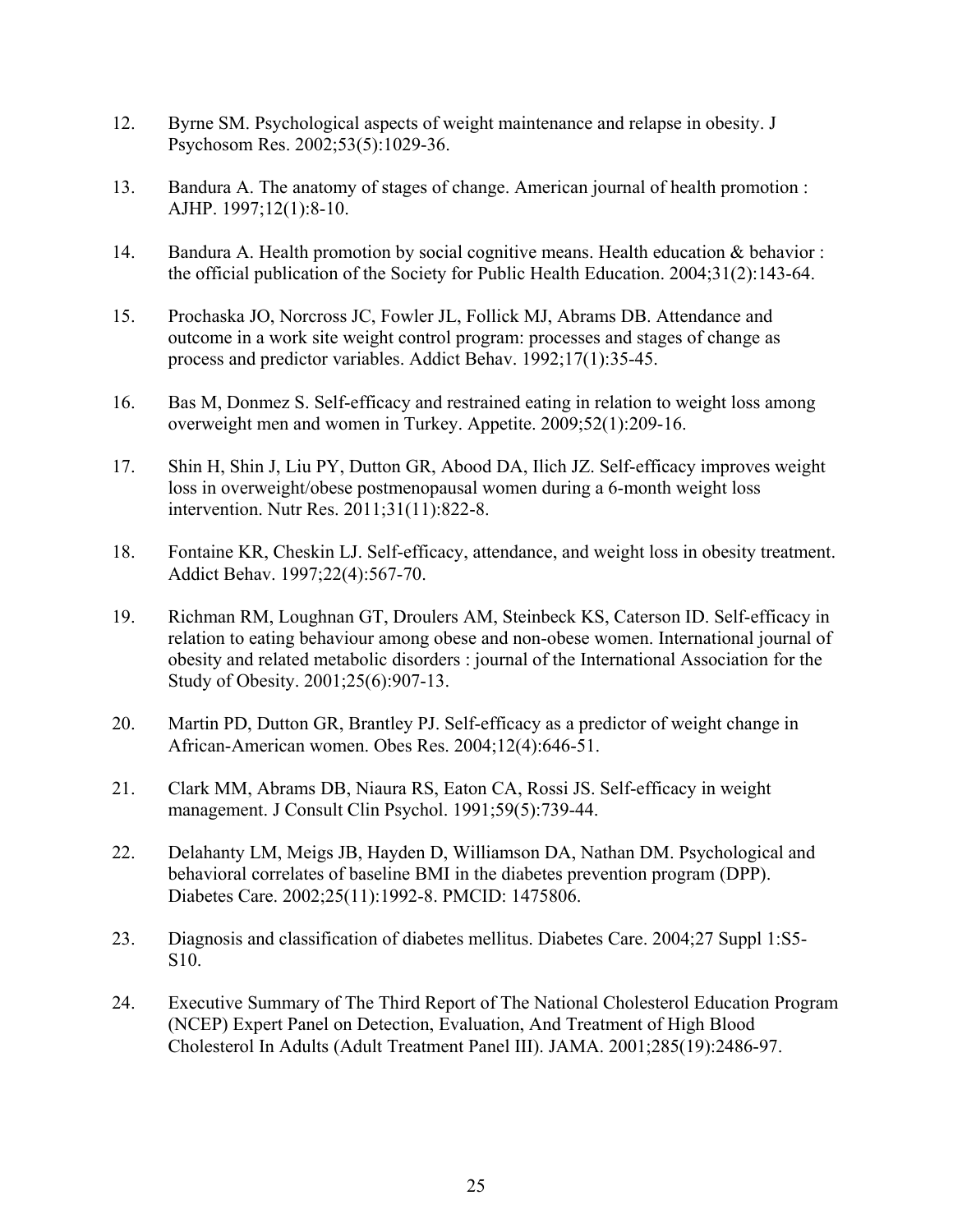- <span id="page-32-0"></span>25. Kramer MK, Kriska AM, Venditti EM, Miller RG, Brooks MM, Burke LE, et al. Translating the Diabetes Prevention Program: a comprehensive model for prevention training and program delivery. American journal of preventive medicine. 2009;37(6):505-11.
- <span id="page-32-1"></span>26. Marcus BH, Selby VC, Niaura RS, Rossi JS. Self-efficacy and the stages of exercise behavior change. Res Q Exerc Sport. 1992;63(1):60-6.
- <span id="page-32-2"></span>27. Hickey ML, Owen SV, Froman RD. Instrument development: cardiac diet and exercise self-efficacy. Nurs Res. 1992;41(6):347-51.
- <span id="page-32-3"></span>28. Van Strien T, JER. F, GPA B, PB D. The Dutch Eating Behavior Questionnaire (DEBQ) for assessment of restrained, emotional and external eating behavior. Int J Eat Disord. 1986;5(2):295-315.
- 29. Wardle J. The assessment of restrained eating. Behav Res Ther. 1986;24(2):213-5.
- 30. Wardle J. Eating style: a validation study of the Dutch Eating Behaviour Questionnaire in normal subjects and women with eating disorders. J Psychosom Res. 1987;31(2):161-9.
- <span id="page-32-4"></span>31. Allison DB, Kalinsky LB, Gorman BS. The comparative psychometric properties of three measures of dietary restraint. Psychol Assess. 1992;4:391-8.
- <span id="page-32-5"></span>32. Klesges RC, Klem ML, Bene CR. Effects of dietary restraint, obesity, and gender on holiday eating behavior and weight gain. Journal of abnormal psychology. 1989;98(4):499-503.
- <span id="page-32-6"></span>33. Delahanty LM, Peyrot M, Shrader PJ, Williamson DA, Meigs JB, Nathan DM. Pretreatment, psychological, and behavioral predictors of weight outcomes among lifestyle intervention participants in the Diabetes Prevention Program (DPP). Diabetes Care. 2013;36(1):34-40. PMCID: 3526204.
- <span id="page-32-7"></span>34. Rideout CA, Barr SI. "Restrained eating" vs "trying to lose weight": how are they associated with body weight and tendency to overeat among postmenopausal women? J Am Diet Assoc. 2009;109(5):890-3.
- <span id="page-32-8"></span>35. Rogers PJ. Eating habits and appetite control: a psychobiological perspective. The Proceedings of the Nutrition Society. 1999;58(1):59-67.
- <span id="page-32-9"></span>36. Donnelly JE, Blair SN, Jakicic JM, Manore MM, Rankin JW, Smith BK. American College of Sports Medicine Position Stand. Appropriate physical activity intervention strategies for weight loss and prevention of weight regain for adults. Med Sci Sports Exerc. 2009;41(2):459-71.